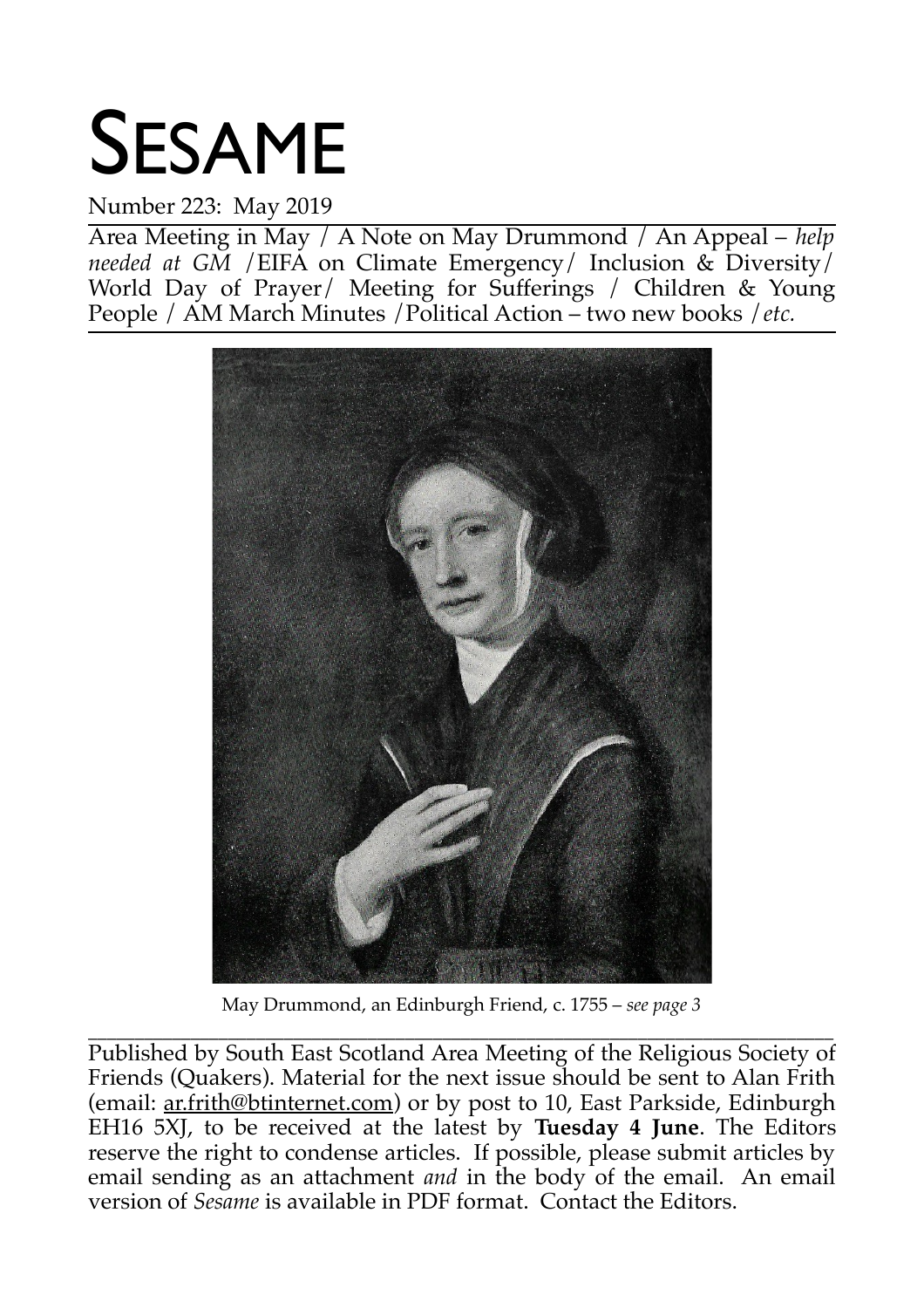# SOUTH EAST SCOTLAND AREA MEETING

Area Meeting will be held on Tuesday 14 May 2019 at the Quaker Meeting House, 7 Victoria Terrace, Edinburgh EH1 2JL at 7.00 pm.

## DRAFT AGENDA

- 1. Worship and introductions
- 2. Minutes of the meeting of Saturday 23 March 2019 in Kinghorn
- 3. Matters arising from the minutes
	- 3.1. Festival Committee
	- 3.2. GM in Edinburgh, 8 June 2019
	- 3.3. *Looking through the Lens of Privilege*
	- 3.4. Edinburgh Interfaith Association letter to civic leaders

(*see page 6*)

- 4. Membership matters
- 5. Appointments
- 6. Britain Yearly Meeting 2019
- 7. Prison chaplaincy report from Jenny Copsey
- 8. *Roots of Resistance* Quaker response to DSEI arms fair, London, September 2019
- 9. Annual report for 2018 of the John Wigham (Enjoyment) Trust
- 10. Extinction Rebellion
- 11. Conferences & events
- 12. Correspondence
- 13. Closing minute

There will also be a report from Meeting for Sufferings (*see page 12*).

2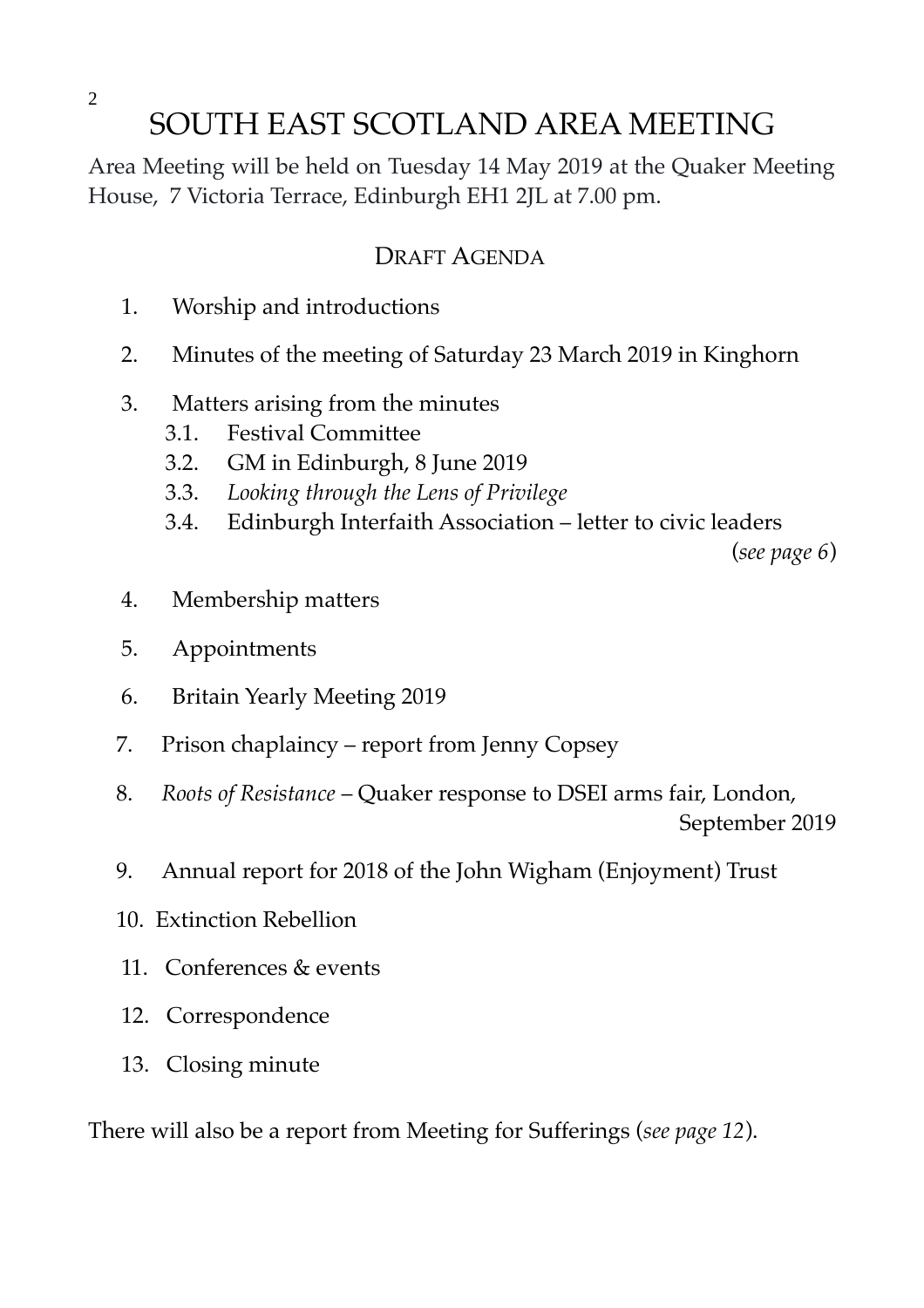## "NOTE ON MRS. MAY DRUMMOND"

*[The following sketch of the Friend whose portrait is reproduced on the front page is taken from* William Law & 18th. Century Quakerism *by Stephen Hobhouse, published in 1927; it appears as a brief digression between the first two chapters of the main text. William Law (1686-1761) was an Anglican clergyman who lost his position because he refused to swear allegiance to George I; he became a tutor to the Gibbon family, and taught Edward Gibbon, father of the historian who wrote* The Decline and Fall of the Roman Empire. *Law's own writings, such as* A Serious Call to a Devout and Holy Life *(1729), combined mysticism with a respect for the scientific advances of Newton and others, and influenced John and Charles Wesley, Samuel Johnson and William Wilberforce; Aldous Huxley quotes extensively from Law's* Serious Call *in his anthology* The Perennial Philosophy *(1946), pointing out how its insights echo those of Taoism, Buddhism, Sufism and other Eastern traditions. Nevertheless, although he too held the doctrine of the Inner Light, William Law was no admirer of Quakerism, and strongly condemned it, seeking to dissuade those who felt attracted to it, such as the Fanny Henshaw mentioned in the Note, whose "case" was drawn to his attention in 1736, and to whom he addressed several letters.* 

"Mrs. (*i.e.* Miss) May Drummond was a very remarkable woman. She was born about 1710 of a 'good' Scotch Presbyterian family, her brother being Provost of Edinburgh in 1731. In that year she was convinced of Friends' principles through the preaching of one of the greatest and most cultured of Quaker evangelists, Thomas Story. She began to preach almost at once among the Scottish Quakers, and in 1735 crossed the border and held great public meetings in the West and South of England. The next year she repeated the tour with still greater effect. A contemporary newspaper records that 'Mrs. Drummond, the famous Quaker preacher, came to town on Thursday night, having been the admiration of the countries, where she made her progress'. (It was probably in the course of this journey that she spoke at Manchester and came within reach of Fanny Henshaw. A copy of a letter, which she wrote to Fanny about this time – it was dated 1736 – was in existence a few years ago, but is now unfortunately untraceable.) Her social position and the report of an interview which she had had with the Queen, excited special interest in her, and she apparently possessed both an eloquent speech and an attractive presence of a kind that was rare in Quaker woman preachers. At this period (*i.e.* until women began to preach among the Methodists) public speaking by women was, as far as I can discover, unknown except among the Quakers.

"We are told that 'many thousands flocked to hear her', and that 'more of the gentry and nobility than was ever was known before' attended Quaker meetings. Doubtless many of the same persons came to her who three or four years later were crowding to hear the more soul-stirring open-air preaching of George Whitfield or John Wesley. An acute Quaker critic,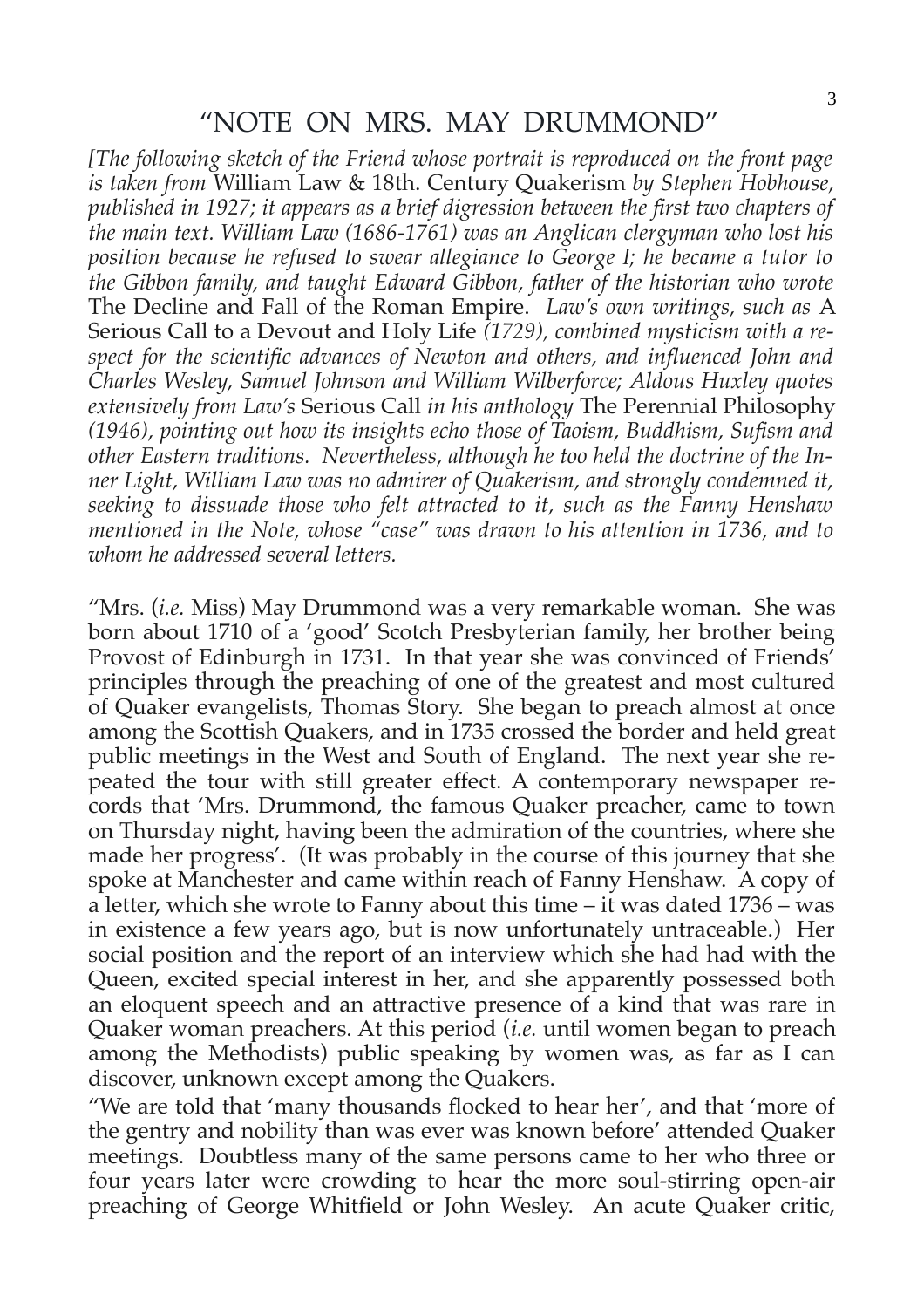who had taken pains to see a good deal of May Drummond in Devon and Cornwall in 1744, when she was still drawing crowds (and especially the 'young folks'), speaks highly her private character, and for her preaching his only criticisms are that 'her style is rather too learned' and that she became at times slightly theatrical. He adds (and this is significant of the 'quietist' spirit of the day), 'she makes inward silence and attention of absolute necessity … she dares determine nothing about the disposing of herself (in her journey, for instance) without this internal influence' (*Memoir of William Cookworthy, pp. 10-16.*)

"In later years she confined her ministry more to regular Friends' gatherings. By 1765 she had developed certain failings that caused Edinburgh Friends to cease to recognize her as a Minister. She died about 1772 at Edinburgh, still faithful to Quaker principles though fallen into some disesteem.

"The preaching of May Drummond may surely be accounted a landmark in the Women's movement. So it was at the time by at any rate one enthusiastic feminist, who wrote in praise of her in the chief literary magazine of the day,

'No more , O Spain, thy Saint Teresa boast**—**

There's one outshines her on the British coast',

(*Gentleman's Magazine* for the year 1735, p. 555) and much more in the same strain. Before the nineteenth century I doubt whether a woman speaker ever swayed audiences of the size she is said to have held. We may well believe that some at least of her many hearers became better men and women and less nominal Christians through her preaching, even if conversions in the usual sense of the word did not result. As far as I have been able to discover, she seems to have been entirely neglected by the historians.

"In a curious apocalyptic book, *The Great Crisis*, published by Richard Roach in 1725, there is a passage in which the author emphasizes the age as one in which women are beginning to draw men up to heaven; and instances the influence and writings of Antoinette Bourignon, Madame Guion, and Mrs. Jane Lead (of the 'Philadelphian Society') together with 'the appearance of the she-preachers among the Quakers'.

*Stephen Hobhouse (1881-1961), the writer of this note, was himself interesting. Born into a 'Liberal élite' when the phrase was more meaningful than now – his maternal great-grandfather, Richard Potter (1778-1842) had been one of the radical Members of Parliament whose agitation led to the Great Reform Act of 1832, his father, Henry Hobhouse, a Liberal Unionist MP, was the architect of the 1902 Education Act, Beatrice Webb, the Fabian, was his aunt, and Sir Stafford Cripps, the Labour politican, his first cousin – he was brought up in the Church of England and went to school at Eton. He became a pacifist in 1902, through reading Tolstoy and under the influence of his cousin Emily Hobhouse who was an active opponent of the Boer War; and during the Balkan Wars of 1912-13 he resigned*

4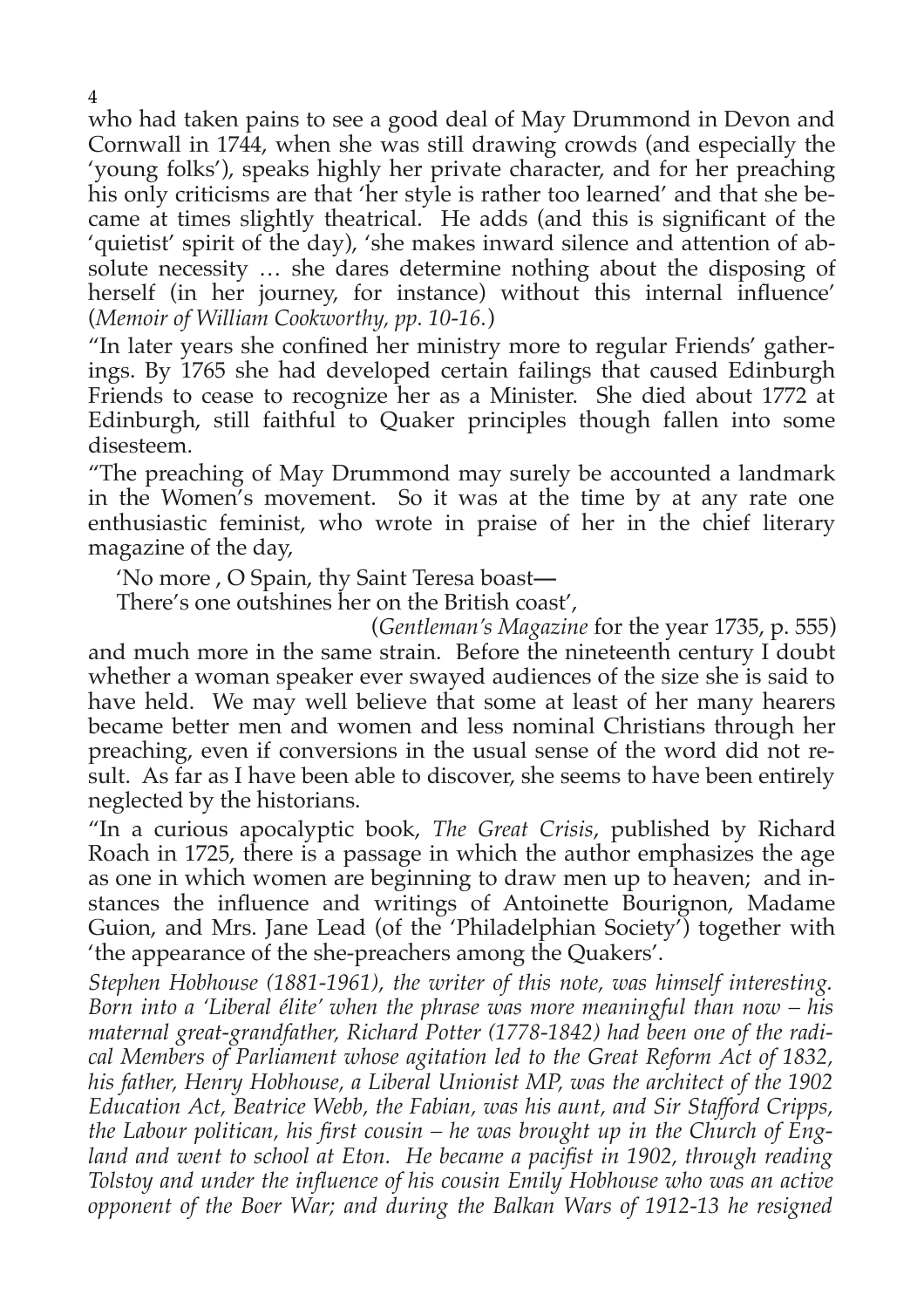*from the Civil Service to go to work in Constantinople with a Quaker mission helping refugees. As eldest son, Stephen Hobhouse stood to inherit a large fortune, but he renounced it, and, with his wife Rosa (*née *Waugh), whom he married in 1915, set up home in Hoxton, then a slum area of the East End of London, where they joined the Society of Friends. In 1916, he was offered exemption from military service if he joined the Friends Ambulance Unit, but he refused, and was eventually sentenced to imprisonment with hard labour. On 9 July 1917 his was one of two cases raised in the House of Commons of Conscientious Objectors whose health was being undermined by "vindictive and futile" punishment (the other was Clifford Allen); the campaign to get him released was supported by General Smuts and Lord Milner, and led to some 300 C.O.s being released from prison on health grounds by the end of the year. While in gaol he had met Fenner Brockway, and together they wrote* English Prisons Today *(1922), which is credited with initiating reform. His health, however, was permanently impaired and for the rest of his life he was a semi-invalid. He wrote many books and pamphlets, including* Christ and Our Enemies, *urging reconciliation and forgiveness, which was officially issued to all army and air force chaplains in 1945. An extract from the Testimony of Hertford & Hitchin Monthly Meeting to the Grace of God as shown in his life is extract 23.51 in* Quaker Faith & Practice. *He died in 1961.*

# *An Appeal*

General Meeting for Scotland will take place at 7 Victoria Terrace on Saturday 8 June, hosted by us, the Friends in South East Scotland Area Meeting.

I am sharing the catering arrangements with Alison Burnley, with a lot of help from Sue Proudlove. We hope that Friends (there may be eighty present) will bring their own lunch, but we will provide soup, bread and cheese at midday, and tea (a meal, not just a cup) afterwards. Offers of **teatime food** should go to Alison (0131 229 4481); of supplements to **lunch** (different spreads, fruit *etc*) to me. I already have volunteer soup makers, but we both need **helpers** for clearing up and washing up after morning refreshments, lunch and tea. We shall be so pleased to hear from you.

**Rachel Frith**  (rachel.frith@waitrose.com)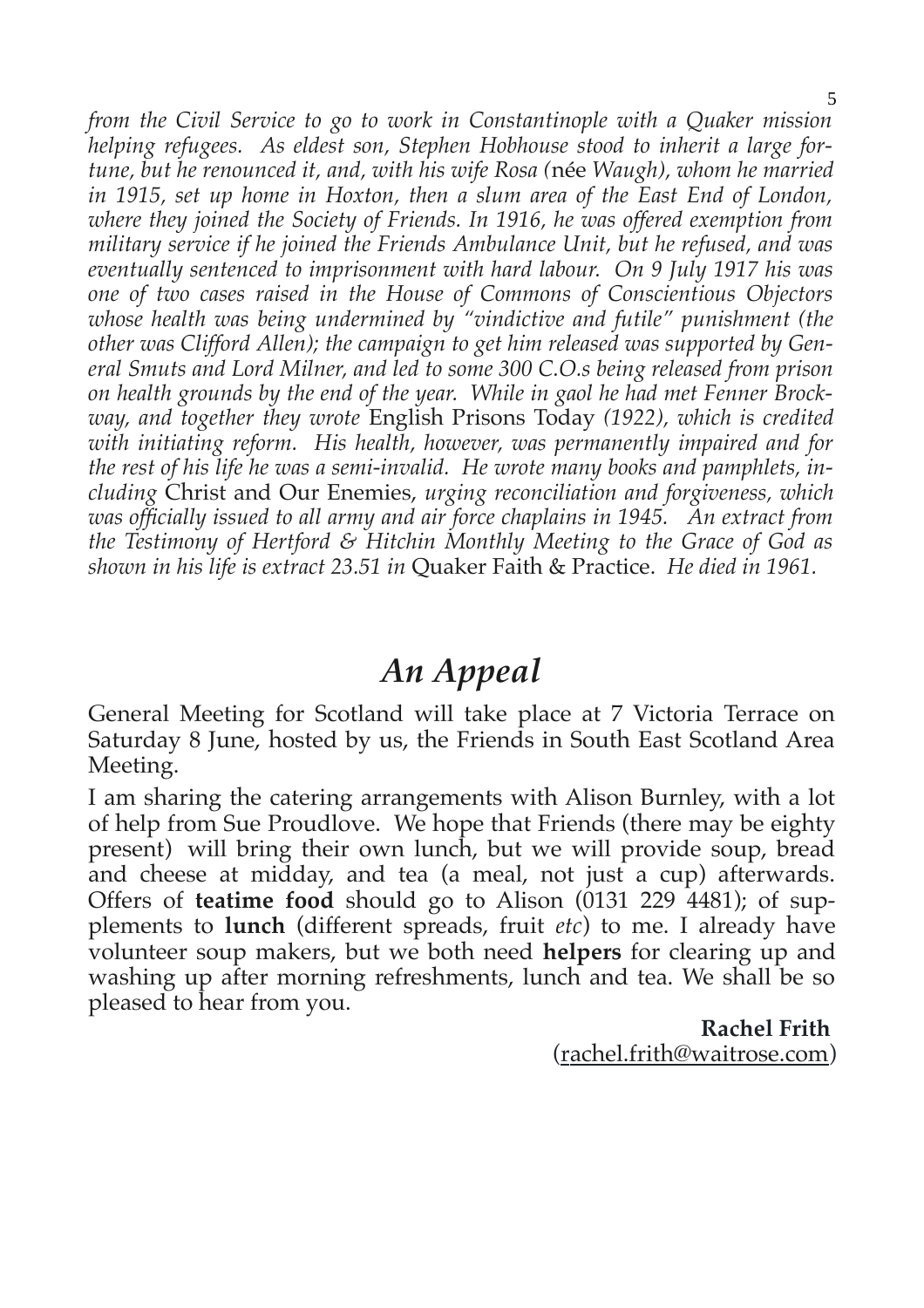

## **Edinburgh Inter-Faith Association**

## *An Appeal to the Scottish Government, the City of Edinburgh Council, and all those leading our major institutions in the capital, April 2019*

# **Climate Disruption: Actions Speak Louder Than Words**

As members of Edinburgh's faith communities, we are deeply concerned for the future of our city, our country and all who inhabit this sacred Earth – which is our common home and for which we are all responsible.

With climate disruption upon us, the pace of change is outstripping predictions in both speed and consequences. We already witness its effect on the environment and therefore on ourselves: chaotic weather events, floods, droughts, wildfires, extinctions of species, rising sea levels, and that is quite literally, just the tip of the iceberg.

We acknowledge that some steps have been taken to address the climate emergency; but much more needs to be done. Humankind is author of this dire situation and it is up to us all to solve it. On a personal level we need to simplify our lives and make educated choices for the good of all.

Current focus on other political challenges should not distract our civic leaders from the more serious issues threatening the very future of the planet and all its inhabitants, not least our children who are striking in an effort to awaken our political leaders to take immediate, direct action to safeguard their futures and avert mass extinctions.

**With the UK Government otherwise occupied, we urge leaders in Edinburgh – as our capital – and Scotland as a nation, to take the lead. Please act decisively, pass radical legislation, allocate budgetary resources, implement the necessary laws and do everything possible to pull us back from the brink of self destruction, caused by ignorance and greed. Please re-set our course on a more intelligent, sustainable and equitable direction that benefits us all.** 

**We especially encourage you to bring forward the dates for achieving carbon neutrality.** 

**Be ambitious in this regard. Act now with courage and commitment. We realise we have a role to play and much to learn but we look to you to provide the leadership.**

*Signatories:* Bishop John Armes (Scottish Episcopal Church), Father Jeremy Bath (Roman Catholic Church), Wege Singh (Edinburgh Sikh Community),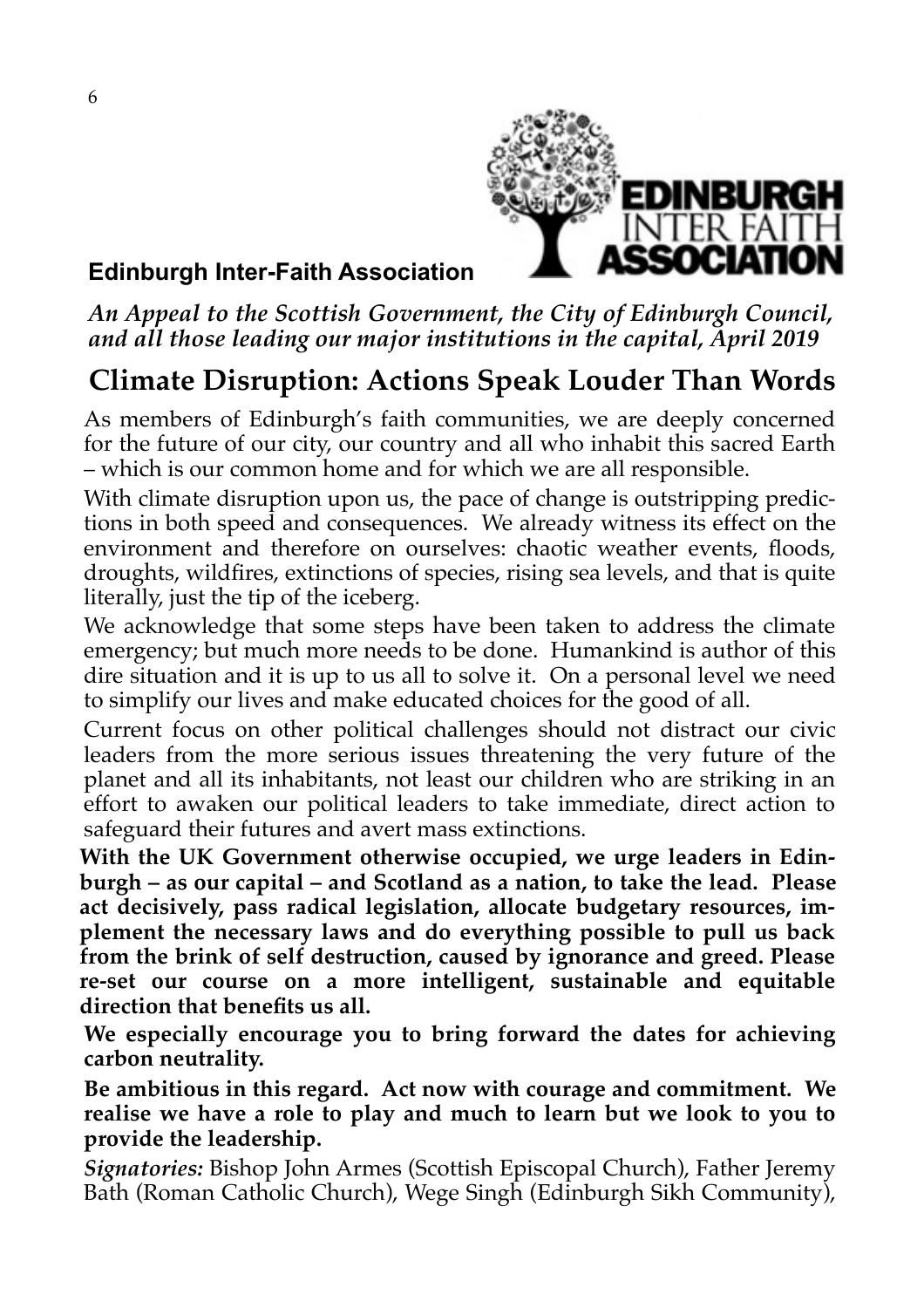Jean Fowler (Scottish Pagan Federation), Shabir Beg (Chairman Scottish Ahlul Bayt Society), Alastair Cameron (Clerk, South East Scotland Area Quaker Meeting), Ani Rinchen (Kagyu Samye Dzong, Edinburgh), Edinburgh Baha'i Community, Carole Sneddon (Director of Public Affairs, The Church of Jesus Christ of Latter-day Saints), Louisa Gupta (Brahama Kumaris), Imam Muhammad Asim (East Edinburgh Muslim Forum), Rev Fiona Bennett (United Reformed Church), Sukkat Shalom (Edinburgh Liberal Jewish Community), Church of Scotland (Edinburgh Presbytery), Annandale Mosque, Joan Cook, President (Scottish Unitarian Association), Rev. Peter Fairbrother (St Mark's Unitarian Church), EHMCC (Hindu Community), Puneet Dwivedi (Vice President, Scotland for Hindu Forum Britain/Trustee Member of Edinburgh Hindu Temple), Bill Crook (Order of Interbeing), Ali Newell (Edinburgh University Chaplaincy), Imam Yahya Barry (Olive Tree Madrasah)

# **Thoughts on Yearly Meeting**

# *Yearly Meeting 2019 takes place at Friends House, London, 24-27 May*

No organisation or planning can produce a good Yearly Meeting if those who attend come for an inadequate reason. When the Religious Society of Friends gathers for its annual assembly, it does so because it seeks to come to know the mind of God on the various affairs to be brought forward … We are ordinary people, with the shortcomings of ordinary people, and there is laid upon us the necessity of patience with one another in all our gatherings, and especially in Yearly Meeting, and the willingness to accept the imperfect arising from our human limitations. When therefore we find our Yearly Meeting falling short of the standard which it should reach, whether in worship or in deliberation, it behoves each of us to listen more intently for the voice of the Spirit, and to seek the more earnestly that every contribution, be it by spoken word or in silence, is that which is in accord with the divine leading. In our worship at Yearly Meeting, it is laid upon us with special weight to listen. It is not *our* ministry that is required in worship, nor *our* inspiration in deliberations, but we seek to hear the true word of God speaking through our frail humanity and leading us to the place where he would have us be. This is the Right Holding of Yearly Meeting.

## **Right Holding of Yearly Meeting Committee, 1960**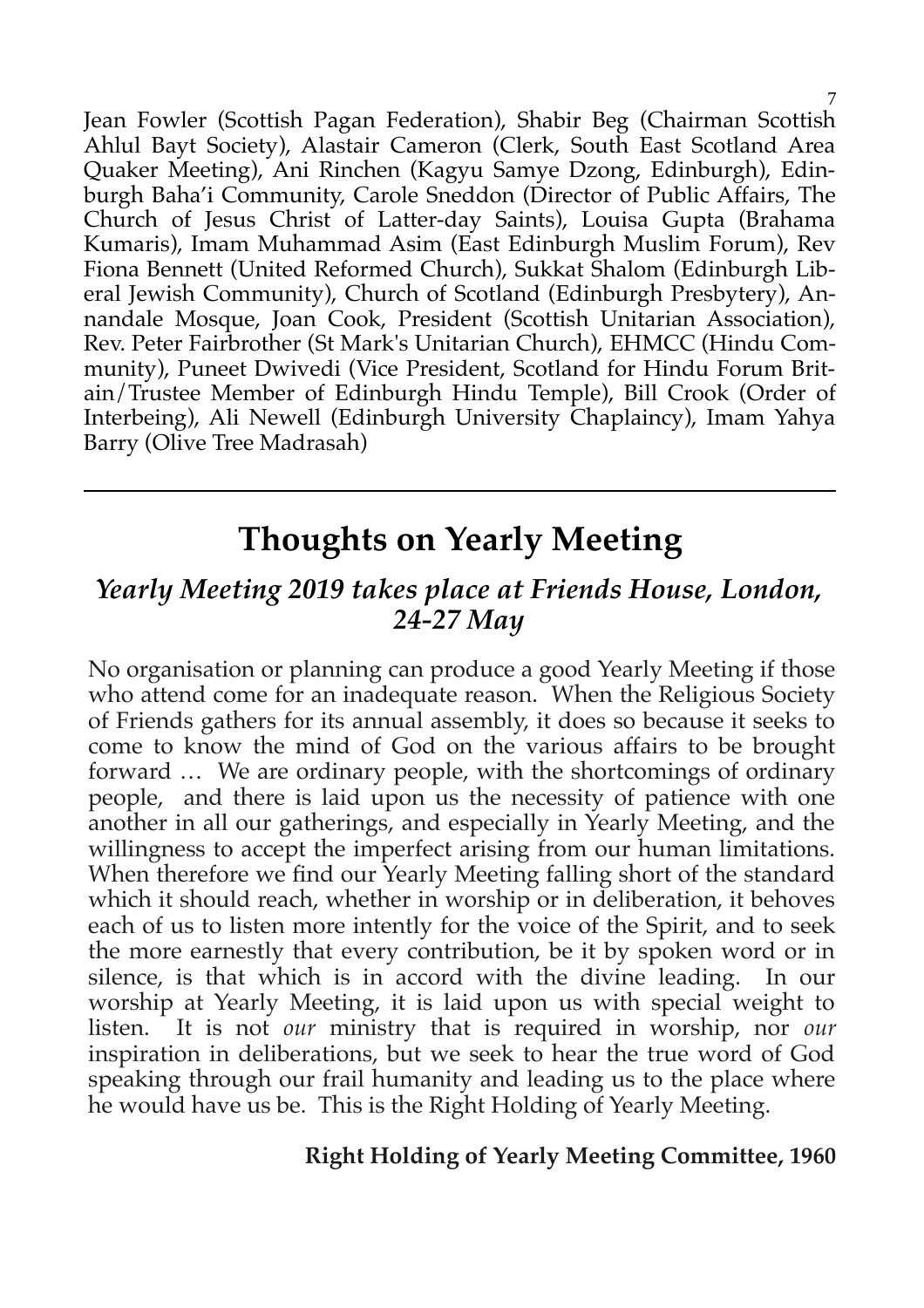# **Diversity and Inclusion**

# **National Gathering, Woodbrooke, 18-20 January 2019**

We had an enjoyable and fulfilling weekend at the Britain Yearly Meeting (BYM) Diversity and Inclusion National Gathering. This event was one step on a journey which will be revisited at Yearly Meeting (in London, later this month). It focussed on the privileges we hold, both visible and invisible. We heard from three speakers: Robert Beckford, Sabah Choundry and Lynne Cullens, who each spoke about their experiences. We had time to attend workshops, to chat informally with other participants, and to enjoy the food and surroundings of Woodbrooke.

**Robert Beckford** spoke about how whiteness was the 'elephant in the room', the baseline against which others are given a label. Through the example of the privilege walk, Robert demonstrated how privileges and disadvantages accumulated for individuals. We found this to be a useful illustration of what is called "intersectionality".

**Sabah Choundry** described themselves\* [*see the note at the end*] as "hairy, trans, non-binary, Muslim, Pakistani and middle class". They spoke of Peggy MacIntosh's analogy of an 'invisible rucksack' that we all carry with us containing our identities/privileges. We were invited to explore what was in ours, and how it has changes across our lives and between the environments through which we move.

**Lynne Cullens** spoke of her experiences of how social class was a barrier to entering and progressing through the leadership structures within the Church of England. She highlighted the benefits of having a more diverse leadership in reaching a more diverse congregation; as part of which she mentioned how leadership potential is often identified based on a 'middle class leadership skills'. She spoke of how recognising the diverse gifts of our current congregation could be valuable.

Of the optional workshops, between us we attended three different ones:

In the workshop on "**belonging**", we shared memories of situations in which we had felt visible and invisible. In this case, feeling visible where others blend in can make us feel that we don't belong in that space. One of our examples of feeling "visible" is in playing mixed sport. I myself often feel that my performance is seen as the performance of a 'women' rather than the performance of me as an individual. I find myself thinking: ''if I drop the ball, will others think it's because women can't catch?''.

In the workshop on "**guilt**", we looked at how we can better direct the guilt that we feel regarding our own privilege and the benefits this has had for us. Guilt can make us feel unable to act, but Quaker theology – Robert Barclay's *An Apology for the True Christian Divinity* (1678) – aided us in exploring this topic. Barclay suggests that within each of us is 'the seed of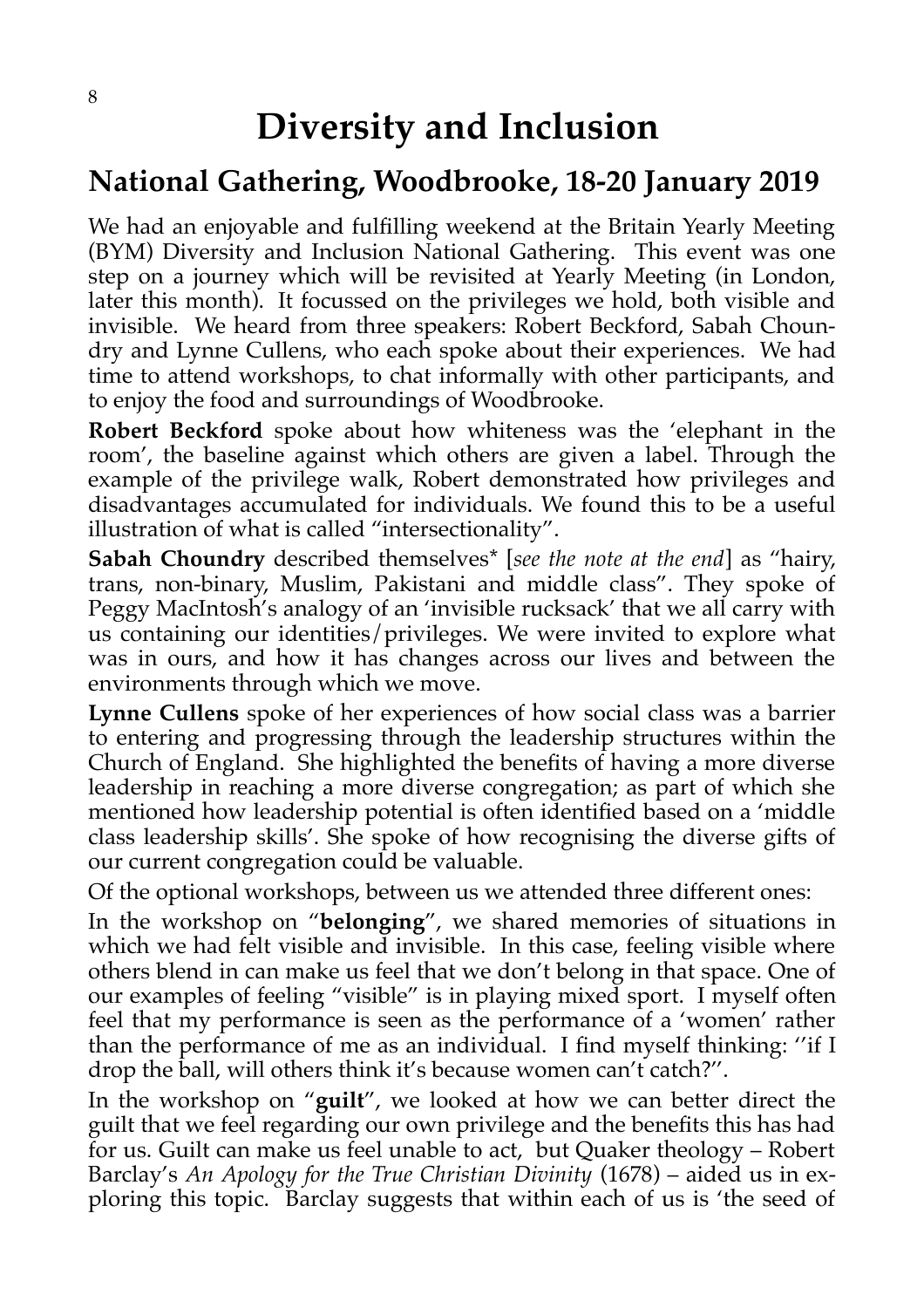the serpent' (which would lead us to exploit our privileged over others), but also 'the seeds of light', which helps us to act for justice and equality. We recognise that it is important to acknowledge the inherited beneficial consequences of the structures that we are part, but do not have to inherit the guilt. (See **https://jollyquaker.com/2017/06/15/quakers-and-whiteprivilege-the-seed-of-the-serpent/**)

In the workshop on "**class**", we shared our experience of our class backgrounds and how this made us feel. We spoke about how some elements of our backgrounds were considered privileges in some spaces but disadvantages in others. One of our examples was in the experience of having a Southern English accent; within England this delivers advantages, but sometimes, living in Scotland, this has led to being treated as an outsider.

In terms of moving forward. we would encourage Friends to:

- *1.* Watch the videos that Woodbrooke will be circulating soon-ish
- *2.* To do the survey on diversity in your meeting: **https://www.surveymonkey.co.uk/r/quakersurvey**
- *3.* Try out the privilege walk with your meeting
- *4.* Explore what is in your rucksack

# **Ellie Harding and Rici Marshall Cross**

\* *For those who are not familiar with non-binary gender pronouns,* they *or* their *are used as gender neutral pronouns, typically for people who do not identify as either male or female; but they can also be useful if you don't know whether a person is male or female.*

*The full text of Barclay's* Apology *is available online in his own translation (the original text was in Latin) at* **http://www.qhpress.org/texts/barclay/apology/**

# **World Day of Prayer, Friday 1 March 2019** *"Come, everything is ready"* **Service written by Christian women of Slovenia**

In the past this was the *Women's* World Day of Prayer, when women all round the world came together to take part in worship and in prayer using an order of service produced by the women of one country. In these gender-sensitive days, the event is open to everyone, and the title altered to reflect this change.

Having been appointed by AM to be the Quaker representative on the Edinburgh World Day of Prayer committee, and having heard from Alison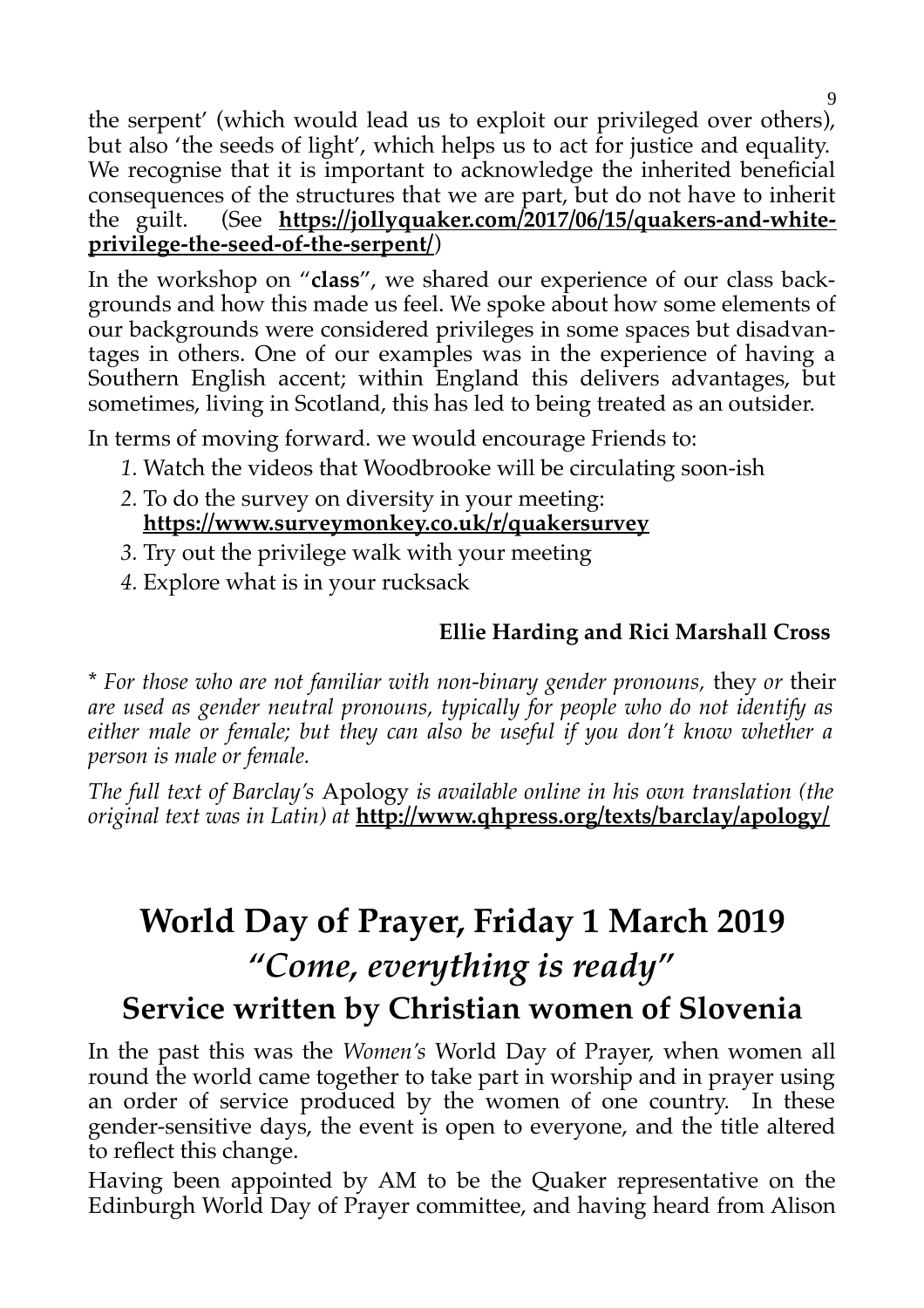Burnley a great deal about how enjoyable it was, I looked forward to attending a preparation meeting, two Bible study sessions, the Day of Prayer itself and the AGM that followed. I knew there would be challenges for me – I don't often find it particularly comfortable to take part in 'organised religion' – but I enjoy the challenge and generally have a very good time. I approached my first meeting at 121 George Street (the Edinburgh headquarters of the Church of Scotland) slightly apprehensively, but need not have worried: I was made most welcome, and my questions received kindly responses.

The preparation meeting introduced this year's service to those women who were organising their church's service. My first glance at the table set with bread and wine was 'oh no, not a communion service' – but it was not so. The table was set for dinner, with bread in a basket, wine and water in two jugs, and salt: all Slovenian products. Red carnations and rosemary in a vase signified a celebration, a banquet. Name labels indicated the high status of the guests – but, as in the parable in Luke's gospel, the invited guests all made their excuses, and the host sent out servants to bring in "the poor, the crippled, the blind, and the lame" and anyone else they could find so that the table would be full.

During the service we would hear from Slovenian women: Marjeta, who was born when her country was part of the Marxist socialist republic of Yugoslavia, and who had to leave her home and seek work abroad; Mojca, a young woman who was born in the newly independent Slovenia, became pregnant while at university, was abandoned by her boyfriend, and struggles with the dual burden of working and raising a family; Marija, an eighty-year-old lady living with her unemployed son and his family in a small house – her pension sustains them – while her neighbour lives alone in a huge house; Ema, badly affected by the alcoholism of first her parents and then her husband; and Natasha, a Roma who, unlike many Romani in Slovenia, has rarely been rejected or disadvantaged because of her ethnicity.

The parable of the banquet would be read, followed by an opportunity either to explore the meaning of the parable in small groups, or listen to a meditation written by Susan Brown, the current Moderator of the General Assembly of the Church of Scotland – the service I attended used the meditation, which was excellent. Prayers and hymns wove around the readings – the simple, moving words written by the Slovenian women, the hymn tunes mainly well-kent or easy to pick up.

The two Bible study meetings were – potentially – another sort of challenge to a Quaker who is no longer used to being 'told what's what' by a priest or minister, but I found them both extremely interesting. Janet McKenzie chose to look at the passages from 1 Corinthians (11: 23-29) and Isaiah (25: 6-9) about 'eating and drinking unworthily', and God preparing a banquet 'for all nations'. She related this to the communion service, in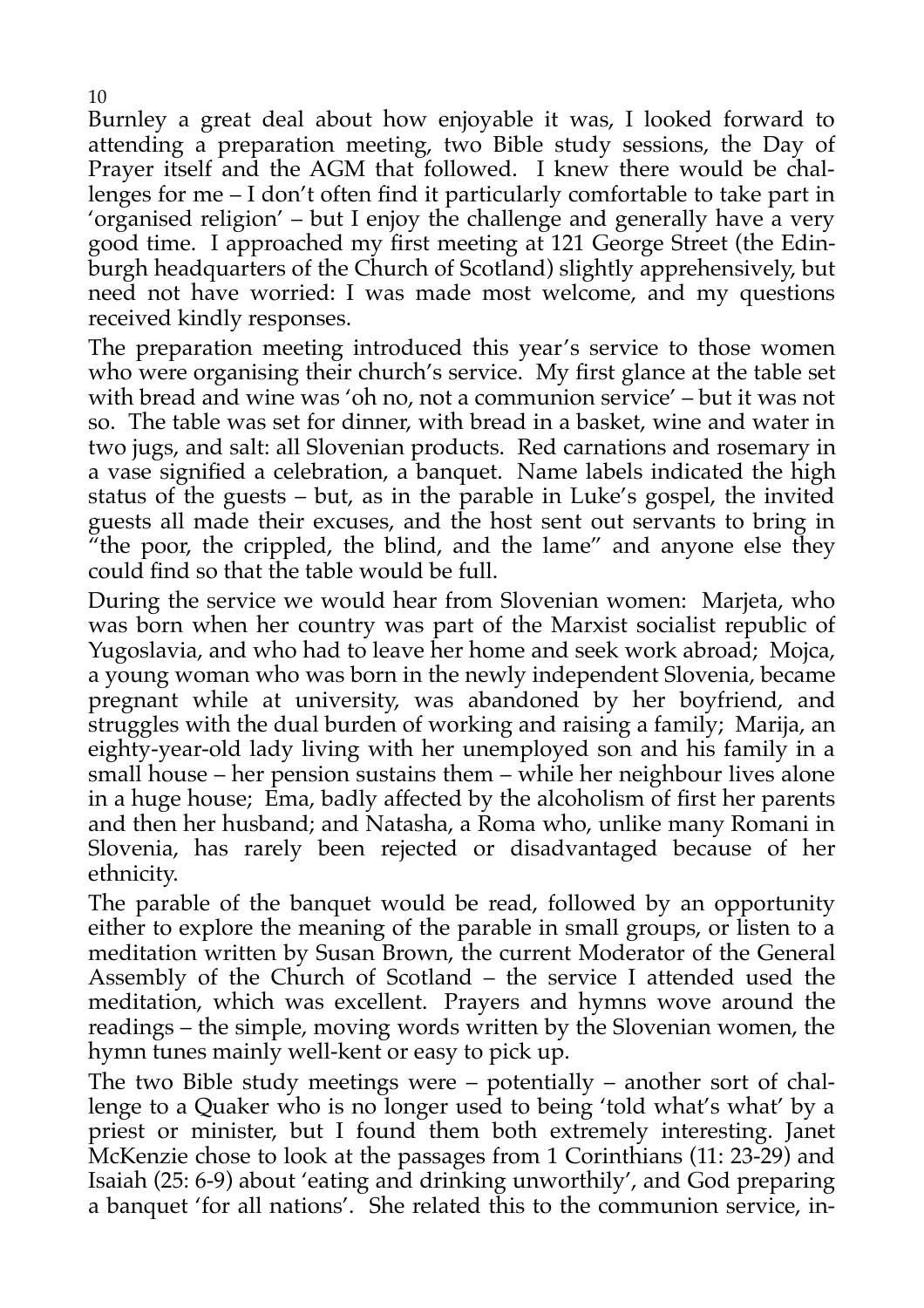viting us to consider whether we can forgive us for our self-perceived unworthiness and take part while at the same time considering how we can change our ways; to stop concentrating on the rules and regulations surrounding communion and concentrate on its meaning for us; and to consider the banquet at the end of time [Revelation] and ask ourselves how do we invite EVERYBODY to take part.

Alison McDonald concentrated on Luke, storyteller *par excellence,* whose narrative includes more women than any other gospel, and emphasises the 'upside down' nature of the world Jesus is preaching, where the poor and meek with inherit the earth rather than the wealthy and powerful. She reminded us how Jesus loved his food – food and drink are shared on many occasions, both for real and in parables. The whole of Luke's chapter 14 is all about banquets, one after another, ending with the one read in the service. Banquets were important affairs, with much formality surrounding them: invitations were sent out long in advance, and on the appointed day guests would hold themselves ready for when the host's servant arrived to say the food was prepared and they should come. The excuses offered are thus pretty flimsy – guests would know the date and make alternative arrangements to go and see their new field, try out their new oxen or take a new wife!

The parable again turns things upside down – the 'posh' people who should have been prepared for the invitation chose at the last minute to ignore it, and all the people regarded as 'unclean' were invited instead. Jesus meant his audience of Pharisees to feel uncomfortable and maybe make them think. We were challenged to consider what barriers we raise – whom do we invite, whom do we avoid, and how does this story change us as we listen to it?

I surprised myself by enjoying the service itself more than I had expected to, thoroughly enjoying singing my head off in a fairly empty and delightfully resonant church – especially *the day thou gavest, Lord, is ended,* which I've always loved for the picture it paints of an unending hymn of praise encircling the globe. The meditation was thought-provoking: I said what I could of the prayers and was silent where I felt I couldn't. I particularly appreciated being invited to join in saying the Lord's Prayer "in whatever version is comfortable for you".

Afterwards we were invited to stay for tea and biscuits – ooh! There was a Tunnocks caramel wafer… People were very friendly: I spoke with some of the local organisers who were very pleased to welcome another Quaker, having greatly enjoyed our AM Clerk's talk about Quakers to the Northesk Parish Guild. I hope these initial contacts will develop in years to come.

At the AGM area secretaries reported on the services held, the numbers attending, the amounts raised in collections for 'programmes that enable women and children to lead better lives', and the general feeling that the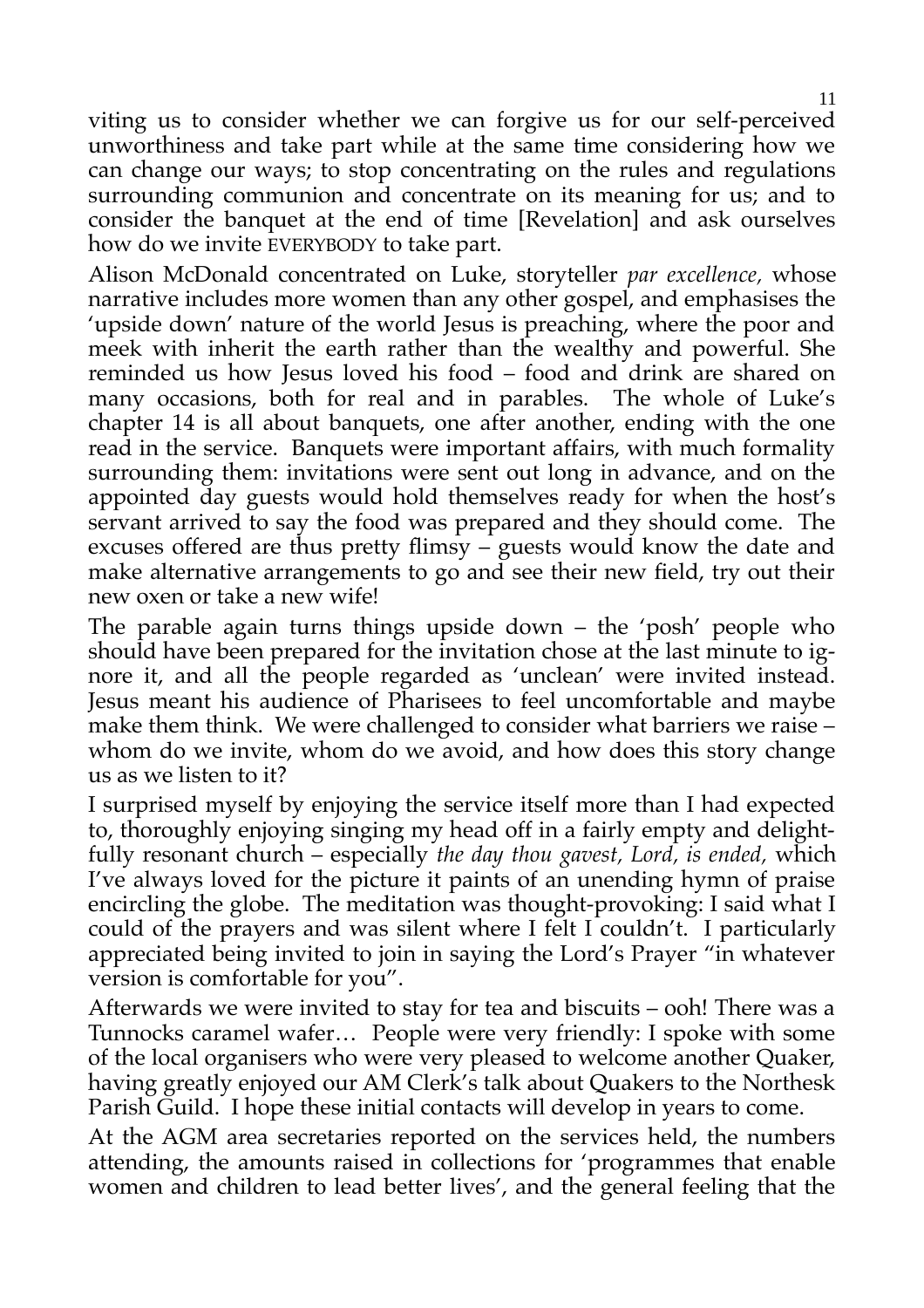women of Slovenia's service spoke to many in the congregations, both for the light it shed on the lives of Slovenian women and for the meditation provided by Susan Brown. Next year's dates were fixed. The service will be on 6 March 2020, and the women of Scotland are providing it, the theme being "Rise, take your mat and walk". I'm really looking forward to it!

**Mary Woodward**

# **Meeting for Sufferings: 6 April 2019**

All the papers for the meeting are available online at

#### **[https://www.quaker.org.uk/documents/mfs-2019-04-agenda-](https://www.quaker.org.uk/documents/mfs-2019-04-agenda--) papers-package**

The minutes and other follow-up material are available from

## **[https://www.quaker.org.uk/documents/mfs-2019-04-follow-up](https://www.quaker.org.uk/documents/mfs-2019-04-follow-up-)packagev4**

There is not really much to report from this meeting. The main item of interest was a summary of the external review of the 'Vibrancy' project, and Trustees' consideration of whether, and, if so, how, it might be continued.

The goal of the Vibrancy project is to "reinvigorate Quakerism"; see

#### **[https://www.quaker.org.uk/our-organisation/support-for](https://www.quaker.org.uk/our-organisation/support-for-)meetings/vibrancy-in-meetings**

The problem is that the average [median] size of local meetings has dropped from 24 members to 18 over the last ten years.

Trustees' reponse:

"*How best [can] the essence of the vibrancy work help us achieve the priorities that we have identified towards 'A simple church supported by a simple charity to re-invigorate Quakerism'[?] We have to find an affordable, sustainable and spiritled solution for the whole of the yearly meeting and not only in the pilot areas.*"

There was some interest in the idea that not all centrally-managed work has to be managed by someone actually in the centre (*i.e*. London, or, for Woodbrooke, Birmingham).

## *Report from Trustees*

Apparently we have, or rather Trustees have, a Risk Register. Two entries in it caught my attention:

With respect to Britain Yearly Meeting as a whole: the "lack of a transmissable Quaker culture"; and

With respect to Woodbrooke: a recent big drop in Quaker attendance at Woodbrooke events.

**Henry S. Thompson**

South East Scotland AM representative

#### 12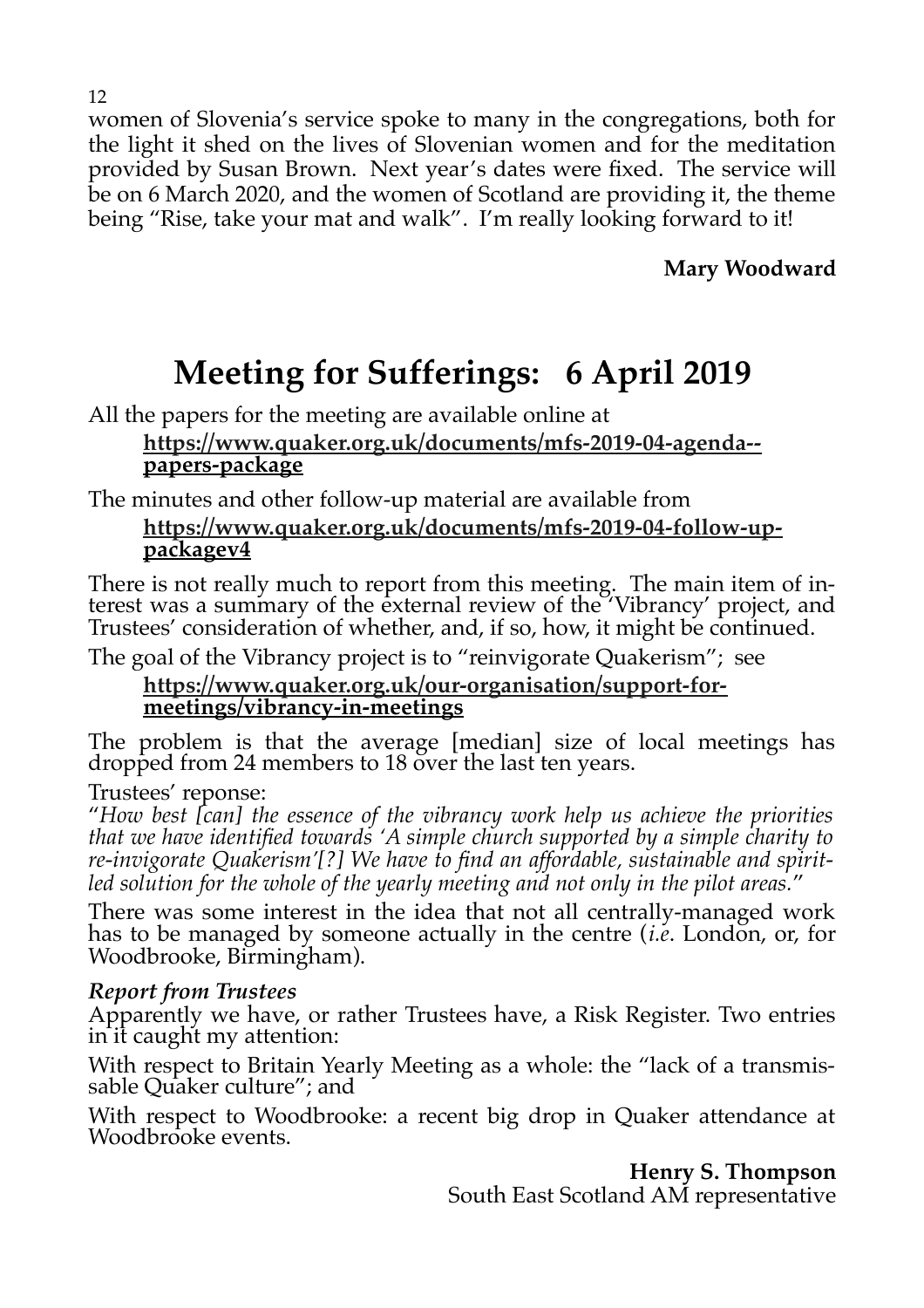# **Children and Young People in Meeting**

On Saturday 22 March at all-day Area Meeting in Kinghorn, Fife, we spent the morning discussing Children and Young People in our meetings, asking in particular how we, as the Religious Society of Friends project ourselves as welcoming and all-inclusive. We acknowledged that all our local meetings are different and that the age range in any of them can change quite quickly, for instance if a family with younger members either starts coming to meeting regularly or moves away.

The discussion was interesting and far-ranging as we shared experiences and ideas. Some meetings, such as Kelso, have no children at present but do have enough space to have a children's room with a big cupboard for equipment, while others, such as Portobello & Musselburgh have a lot of young people and also have space, and East Lothian (having just had to move again) has no suitable accommodation should children turn up. Some, like Central Edinburgh have regular, monthly all-age worship and Children's meeting on the 3rd and 5th Sundays. Others, like Polmont, have found this more difficult to do because families often have other things on on Sundays.

Out of the discussion a number of questions arose:

- What do we do if children or young people just appear at meeting?
- Do we have people with PVG who are able to look after children?
- How do we manage children with "difficulties" such as ADHD, autism *etc*?
- What if the accommodation is unsuitable?
- What if the timing is unsuitable?
- How do we support young people, accepting that they may communicate quite regularly with each other using social media but seldom, if ever, choose to come to meeting?

Local meetings might like to continue to discuss these questions taking into account their own particular circumstances.

## **Cath Dyer**

he freedom of the kingdom of God involves membership one of another and responsibility towards God and man. Check in yourselves and discourage in others the tendencies which lead to The freedom of the kingdom of God involves membership one of another and responsibility towards God and man. Check in yourselves and discourage in others the tendencies which lead to gambling and speculation. Do not, out o through the offer of easy terms, buy what you do not need or cannot afford; and do nothing to encourage others in these practices.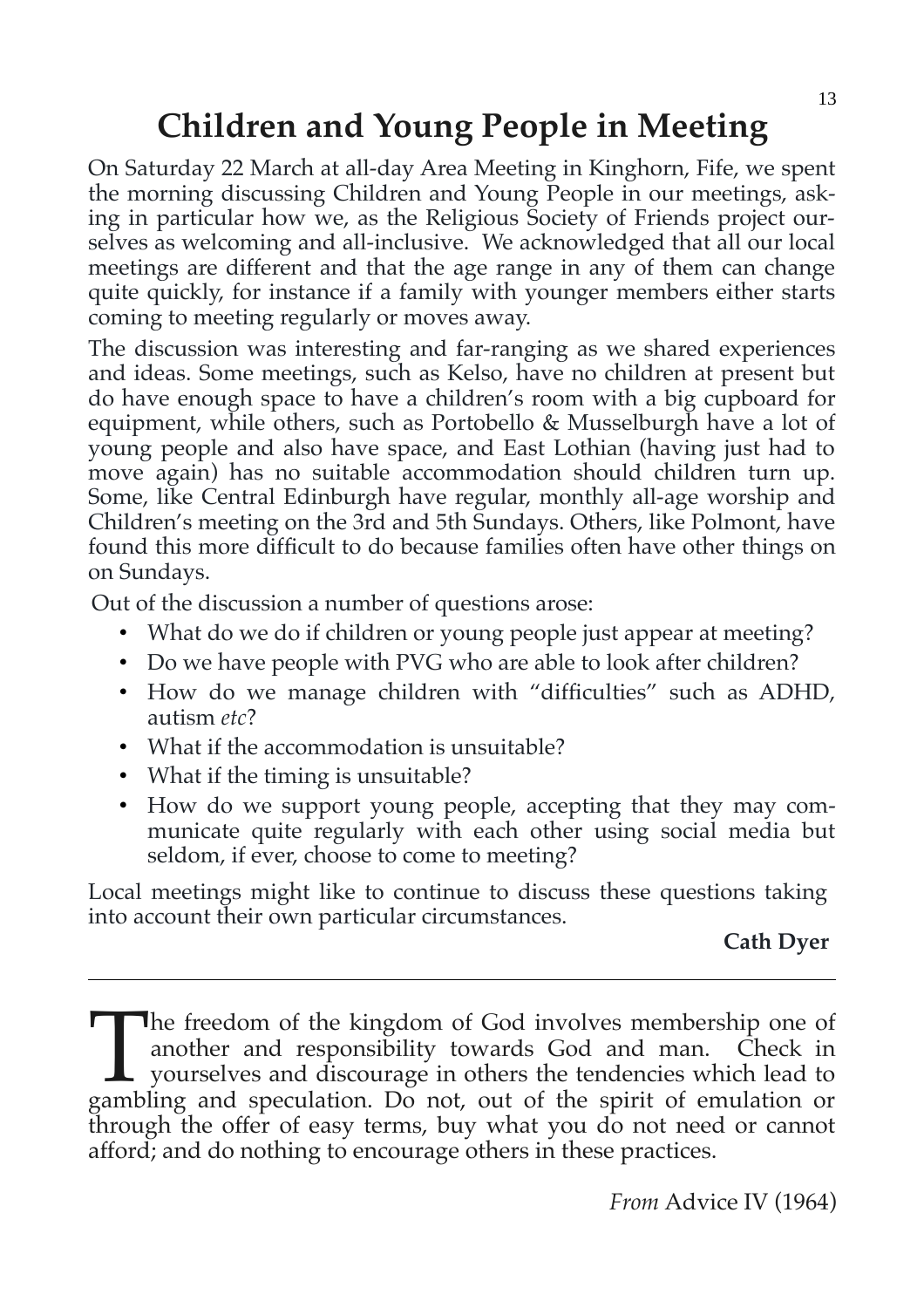# SOUTH EAST SCOTLAND AREA MEETING

#### **Minutes of Area Meeting held on Saturday 23 March 2019 at Kinghorn Community Centre, Burntisland KY3 9SS**

#### **2019/03/01 Worship and introductions**

During worship, we have heard a reading from *Quaker Faith & Practice* 25.07, which reminds us that the damage we do to the world is an offence against later generations. We have ensured those present know each other's names and meetings. The attendance will be recorded in the concluding minute. At a session in the morning, we heard from each LM about how they encourage participation of children and young people in their meeting. A number of questions were noted, which will be taken forward in coming months. [*See page 13.*]

#### **2019/03/02 Minutes of Meeting of Monday 28 January 2019**

The minutes of our last Area Meeting held on 28 January 2019 at 7 Victoria Terrace, Edinburgh, have been signed by the Clerks and entered in the Minute Book.

#### **2019/03/03 Matters arising from the minutes**

#### **1)** *Quaker Concern for the Abolition of Torture – QCAT (minutes 2018/11/04 and 2019/01/03 1 refer)*

We have received the following minute from East Lothian LM:

*Meeting for Business on 24th February 2019:* 

*2019/12 Area Meeting request re QCAT: Five of our meeting met with Martin Whitfield on February 8th (rearranged from January 18th) and raised the concerns minuted (2019/3). He responded supportively and seemed aware of Quaker work on militarisation in schools. He appears keen to keep in contact with us and suggested he would like to visit Meeting. We will return to this matter at our next business meeting, and in the meantime we ask our Clerk to write thanking him for his support. We will send this minute to Portobello & Musselburgh Meeting and to Area Meeting Clerk for information.* 

We note that Portobello & Musselburgh LM have had correspondence with Tommy Sheppard MP, who has been informed that the question of a judgeled enquiry into torture is with the Prime Minister for decision: he awaits the outcome of correspondence with her.

We have heard from our Treasurer Team that the sum of £100 has been paid as a subscription to Quaker Concern for the Abolition of Torture (Q-CAT).

We encourage local meetings to supplement this sum through collections.

#### **2)** *Extinction Rebellion (2019/01/08 refers)*

A meeting was held on 11 March at Edinburgh Quaker Meeting House to encourage dialogue with Extinction Rebellion (XR). This was felt to be a useful event, attended by about 50, the majority of whom were Quakers. We will return to issues relating to XR later in this meeting.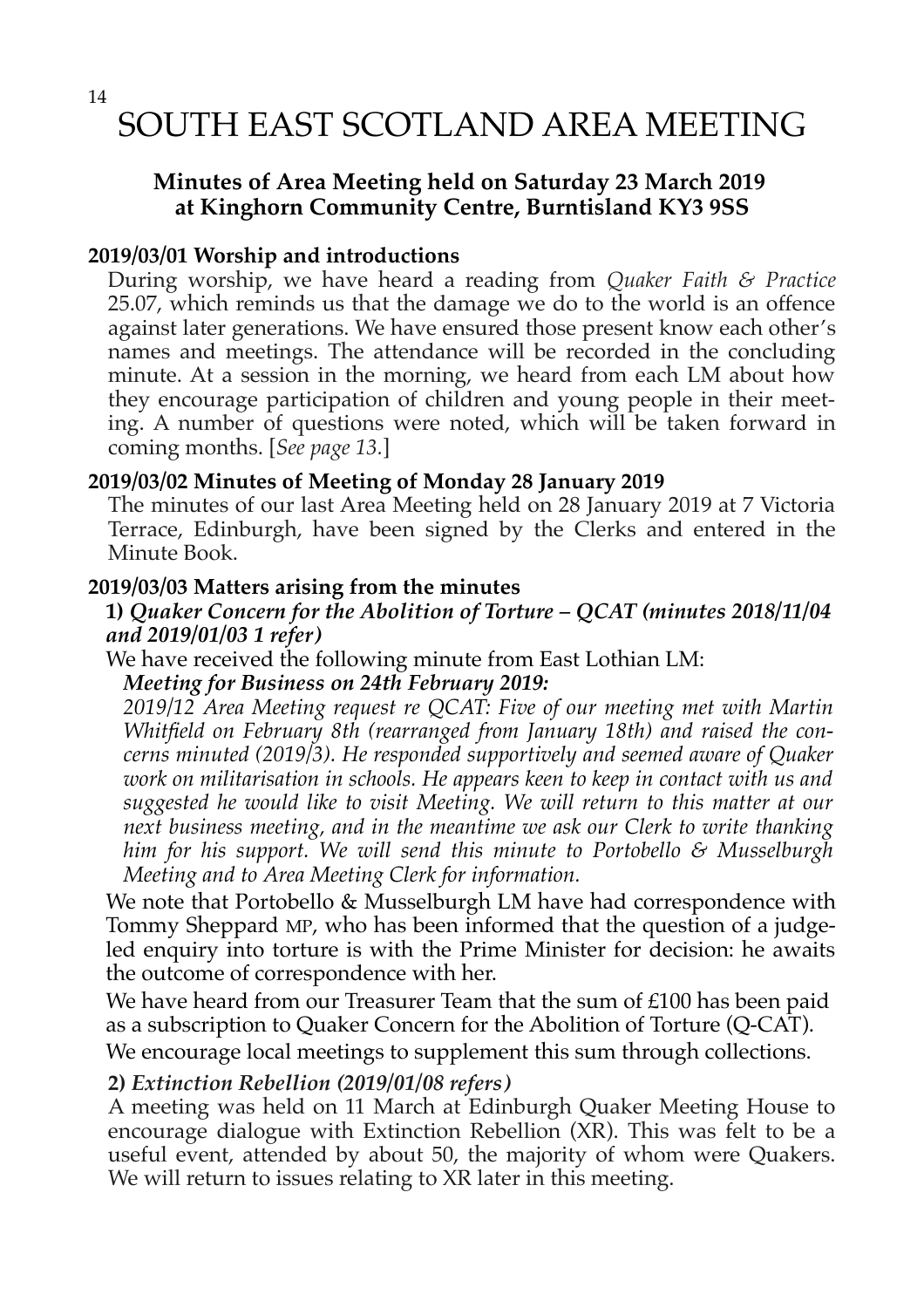#### **2019/03/04 Membership matters**

*Applications for membership* 

**1)** Paul Slifer has read a report dated 4 March 2019, on the meeting he and Madeleine Harding held with **Robin Naumann** (Portobello & Musselburgh).

Robin feels now is the moment to officially be recognised and identify as part of the wider Quaker family.

Born into a Quaker family in Kinghorn, Fife. Robin was exposed to Quakers from his earliest years, which include many happy memories.

In his later teenage years he was keen to explore other ideas and philosophies. While at university in Dundee, Robin would attend meeting for worship on an irregular basis, for peace, solace, comfort and care that meeting can provide. He developed good friendships, a deepened awareness and connection with the natural world, conservation and activism.

He continued to search and practice a spiritual dimension in his life that was annually punctuated with depression. 15 years after leaving university, Robin moved to Mull and began attending Meeting there. He felt a part of the community, was regularly attending Meeting for worship and applied for membership. Before submitting his application, Robin was asked to be correspondence clerk for the meeting. This was something that overwhelmed Robin, and he withdrew his application.

Robin now works with the charity Garvald Edinburgh. He combines this with running fund-raising events and ceilidhs for charities and environmental causes.

Robin's partner, Anna Liebmann, is a basket weaver. Anna has two children, Roisin (13) and Jack (12), from a previous relationship who spend half the week with their father and the rest with their mother and Robin. Robin and Anna are engaged to be married in November 2019.

Robin is familiar with the Quaker structures in Scotland and within Britain Yearly Meeting. Though Robin has always been generous volunteering his time and skills, he feels a commitment to a regular post could impair his responsibility to family, work and well-being at this moment. He asks, if accepted into membership, that he is excused from nominations committee requests for a minimum of one year. He believes that, given time, he will gladly grow into the space to accept longer-term Quakerly commitments.

We are pleased to accept Robin into membership and ask Katrina McCrea to welcome him and inform Portobello & Musselburgh Local Meeting.

**2)** Laura Pearson and Henry Thompson met with **Philip Corrie-Hawes** (Central Fife) on 24 February 2019.

Philip went to Church of England schools, but let go of any idea of religion on leaving school. He considered staunchly that he was an atheist, while recognising that that was a belief in itself.

After working in financial services he took a job as support worker in a mental health setting, but after three years or so he burned out. Counselling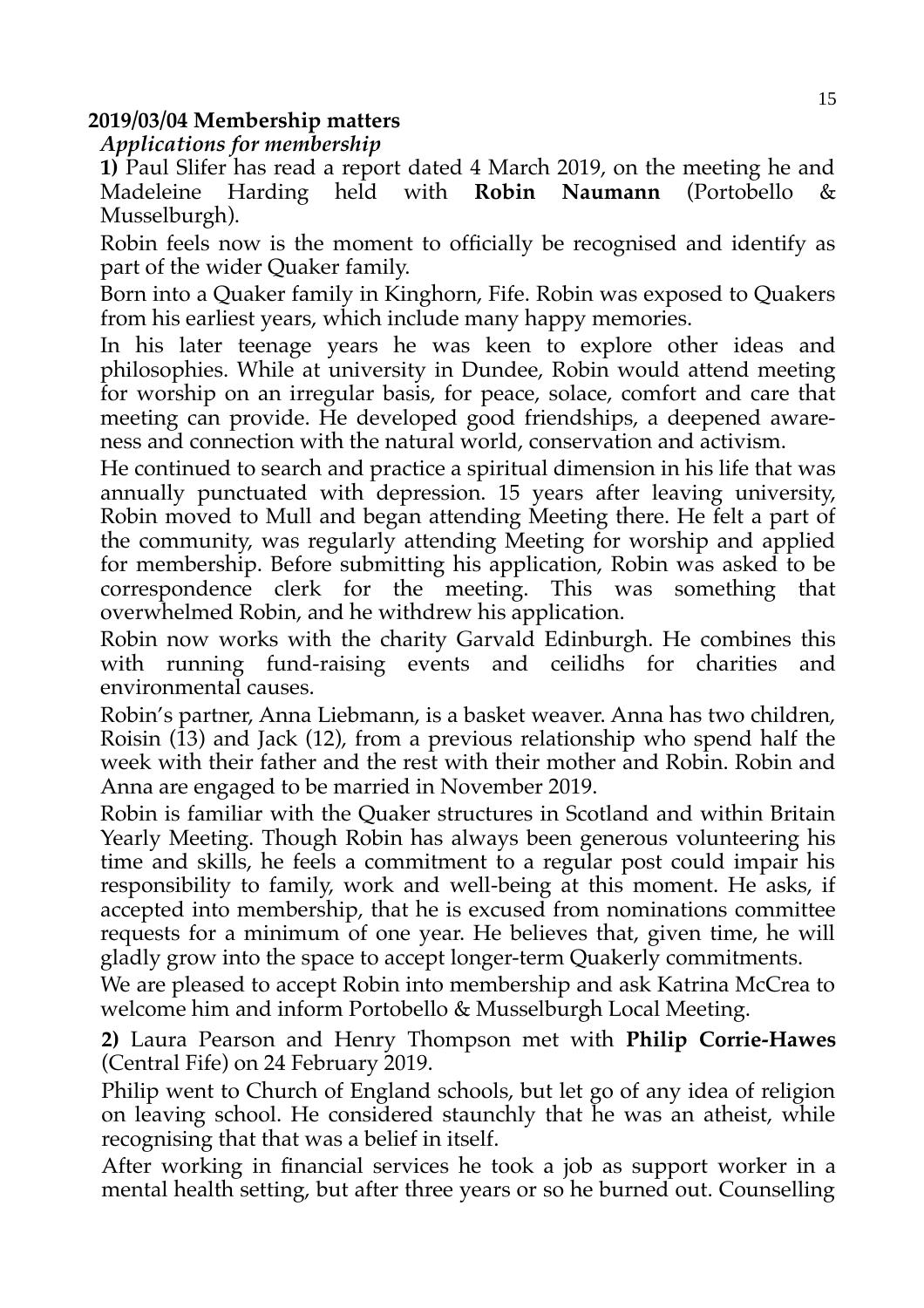helped him: he considered how hiding his sexuality had meant being his true self. But there was still something missing, and Philip began to explore faith.

It took a long time to get to the point of attending a Meeting for Worship in Kirkcaldy. Philip describes this as a "phenomenal experience". He found he understood the structure and felt the silence utterly fulfilling. He explains that he "felt quite held". Philip reflected that he drove home smiling: "I've found something I want to go back to". That was two years ago, and he's been attending regularly since then. He feels that he's now reached the foundation of where he needs to be.

He is now the Central Fife Local Meeting treasurer, he goes to Area Meeting when he can and he is organising the new monthly Meeting for Worship in Dunfermline. He describes Quakerism as an anchor to come back to when he gets worried or things get too much 'a way to reflect and re-energise'. Sitting in silence and going regularly to the discussion groups are both part of what has become a very big piece of the jigsaw which makes him who he is. For him, membership is an outward symbol of commitment, a pledge.

The visitors let Philip know that they were touched by the sense of a journey from a base that he had expressed. They were grateful that they had been able to share it with him.

We are pleased to accept Philip into membership; we welcome him, and ask John Eccles to inform Central Fife Local Meeting.

#### *Transfer of membership*

We have received a request to accept the transfer of Rob Quin's membership from West Scotland Area Meeting to South East Scotland Area Meeting. We accept this transfer and ask our Assistant Clerk (Membership) to send a Certificate of Acceptance of Transfer to West Scotland Area Meeting.

We welcome Rob, who is now attending Portobello & Musselburgh Local Meeting.

#### *Terminations of membership*

#### **1) Eleanor Boeing – notice of resignation**

We have received a resignation of membership from Eleanor Boeing (Penicuik LM). We accept Eleanor's resignation, and ask the Clerk to write to let her know.

**2)** As part of the process of seeking consents for Data Protection purposes from Members within South-East Scotland it has become clear that a number of Friends have moved away without providing us with a forwarding address, or we have simply lost contact with them. Our Assistant Clerk (Membership) proposes that Membership of the following Friends be terminated:

Jean Bolton, John Catford, Nancy Davis, Jane McFadyen, Andrew May, George Pease, Matthew Pease (all Central Edinburgh LM).

Friends in each of the Local Meetings involved have been advised of the proposed terminations of membership. We agree this proposal, and ask Andrew Farrar to contact Priscilla Bartle (Central Edinburgh), and Alison

16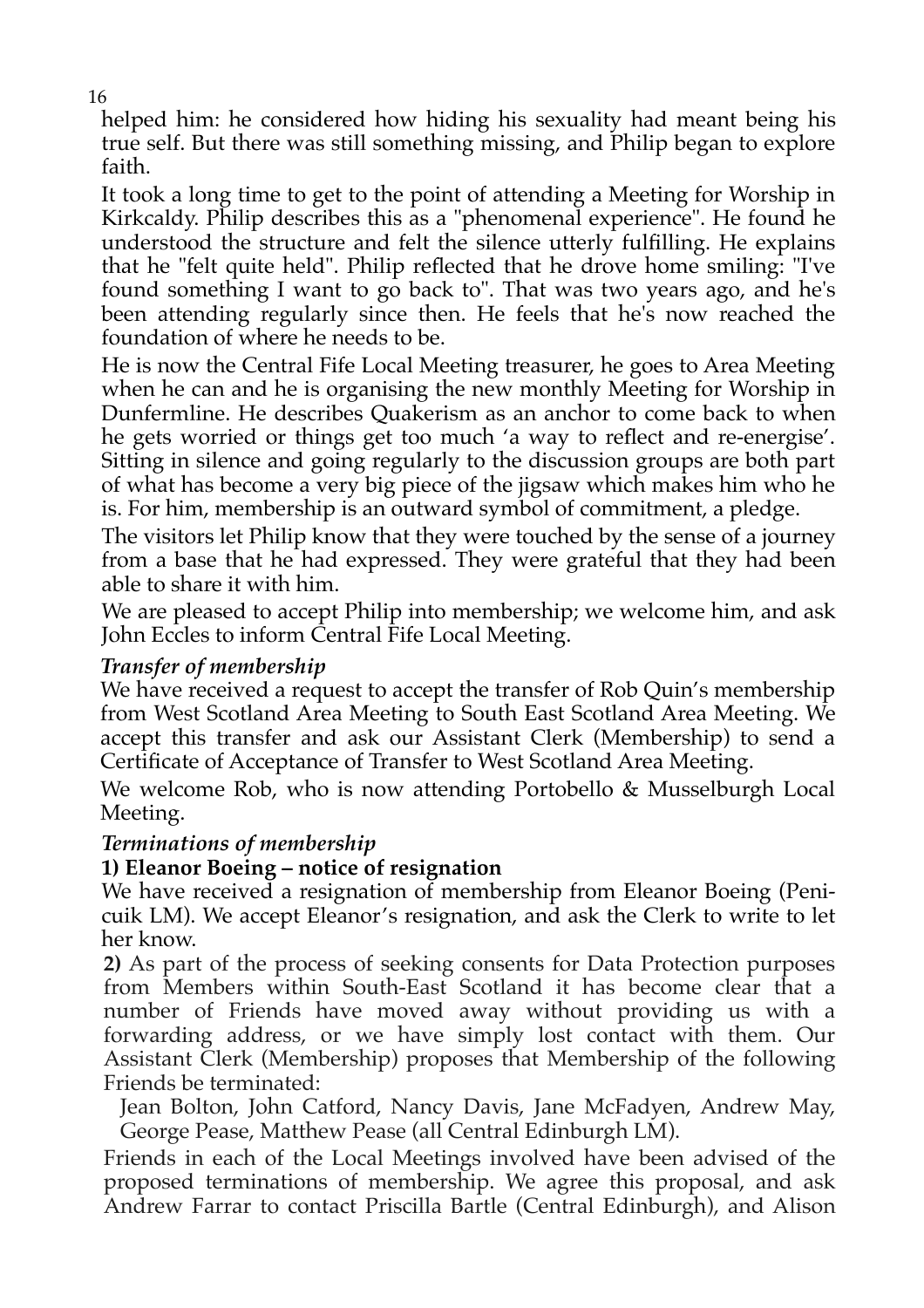Burnley to contact Sheena Roberts (Polmont) to seek to ascertain their wishes.

#### **2019/03/05 Tabular Statement 2018**

Richard Williams, our Assistant Clerk (Membership), has presented the tabular statement for the year to 31 December 2018. Copies have been sent to the Recording Clerk's Office in Friends House and to the General Meeting for Scotland Administrator.

We accept the Tabular Statement for 2018 and note the following:

Compared with last year the number of members has increased marginally to 245 (from 243); the number of attenders has decreased to 271 (from 354). This includes 65 children not in membership, (72 recorded in December 2017).

40 % of the Area Meeting membership and 36 % of the recorded Attenders are associated with Central Edinburgh Local Meeting. South Edinburgh is the next largest meeting by number of Members. Portobello & Musselburgh has increased its number of Members by two. South Edinburgh has a net increase in membership of three; Central Edinburgh has had a net decrease of five Members.

The numbers of Attenders recorded for Central Edinburgh includes 1 Attender who solely attends the Mid-week meeting, and 1 Attender who solely attends the North Edinburgh worship group.

During 2018 2 convincements are recorded (4 in 2017). During 2018 there were 3 terminations of membership and 3 deaths (11 and 3 respectively in 2017).

A reconciliation has been made of membership reported to the Assistant Clerk Membership and that reported to the General Meeting Administrator.

During 2018 6 members and 5 Attenders changed their local meeting within the Area. This is the largest intra-area movement for several years.

We note that the non-binary gender designation is available, but has not yet been used.

We thank Richard for his work in preparing the Tabular Statement; also the General Meeting for Scotland Administrator, and those in local meetings who have assisted Richard.

## **2019/03/06 Local Meetings**

- **1. Polmont** We have received a request from Polmont LM to assist with the expense of installing a bench adjacent to the Peace Pole in Helix Park, Falkirk, which was inaugurated in October 2018. The bench will be installed by Falkirk Community Trust. We authorise our treasurer team to make payment up to £500 towards this venture.
- **2. Central Fife** We have recieved the following report from Laurie Naumann on behalf of Central Fife LM:

Central Fife LM (CFLM) encompasses south Fife roughly stretching from Kincardine in the west to the whole of Levenmouth in the east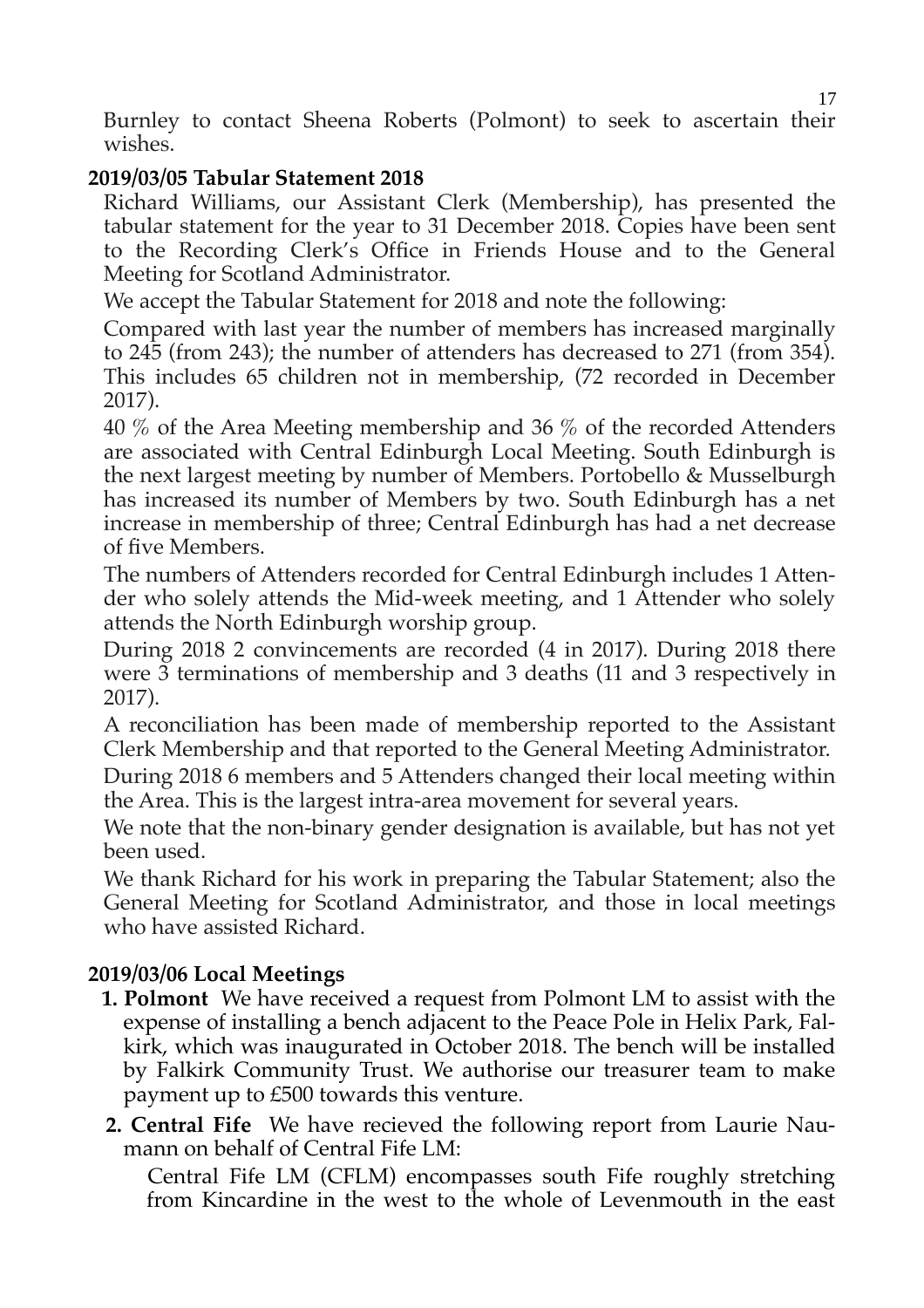and the surrounding inland areas around Glenrothes and Cowdenbeath. North and East Fife is covered by St Andrews LM, a constituent part of East of Scotland AM.

For over forty years meeting for worship has been held regularly, two or three times a month, in different venues in Kirkcaldy. Recently a request was made by CFLM members and attenders living in west Fife that meeting for worship might additionally be held in Dunfermline on a Sunday when no meeting for worship takes place in Kirkcaldy. The Friends were keen to emphasise that there was no desire to separate from the existing LM, but simply enhance it with more opportunities to worship in the area. The LM was fully behind this proposal and two Friends have identified a suitable room in the new Duloch Library in the town's extensive Easter Expansion Area of both housing and industrial sites. The room has been booked for a trial run on the first Sundays in March, April and May. The arrangement will be evaluated afterwards with a view to making this a permanent arrangement. The March meeting has just taken place and was considered to have gone well with 13 adults, I think, and one child from over the area worshipping together. AM will be kept informed about developments.

We are delighted to hear of this initiative, and wish the meeting well.

**3. Portobello & Musselburgh** We have received the following minute from the meeting of Portobello & Musselburgh LM on 24 February 2019:

*2019/02/06 Support for the School Strikes for Climate and Extinction Rebellion*

*At the prompting of Elders and Overseers, we adopt the statement below and ask our clerk to forward it to Area Meeting on our behalf:* 

*We note that some young Friends in our meeting have recently taken part in the School Strikes for Climate initiated by Greta Thunberg in Sweden in August 2018 and which began in Scotland in January 2019.* 

*We also note that some other Friends in the Meeting have taken part in actions calling for urgent action on climate change organised by Extinction Rebellion.* 

*We have heard that a report by the UN Intergovernmental Panel on Climate Change (IPCC), released in October 2018, said that urgent and unprecedented changes are needed within the next 12 years if we are to keep a rise in global temperatures between 1.5°C and 2°C. In response to this, both the School Strikes and Extinction Rebellion are calling for urgent action to be taken on climate change and are a protest at the lack of action taken by governments in this area.* 

*In response to this crisis, some Friends may be led to undertake nonviolent direct action which involves breaking the law. We remind them of section 35 of Advices & Queries:* 

*"Respect the laws of the state but let your first loyalty be to God's purposes. If you feel impelled by strong conviction to break the law, search your conscience deeply. Ask your meeting for the prayerful support which will give you*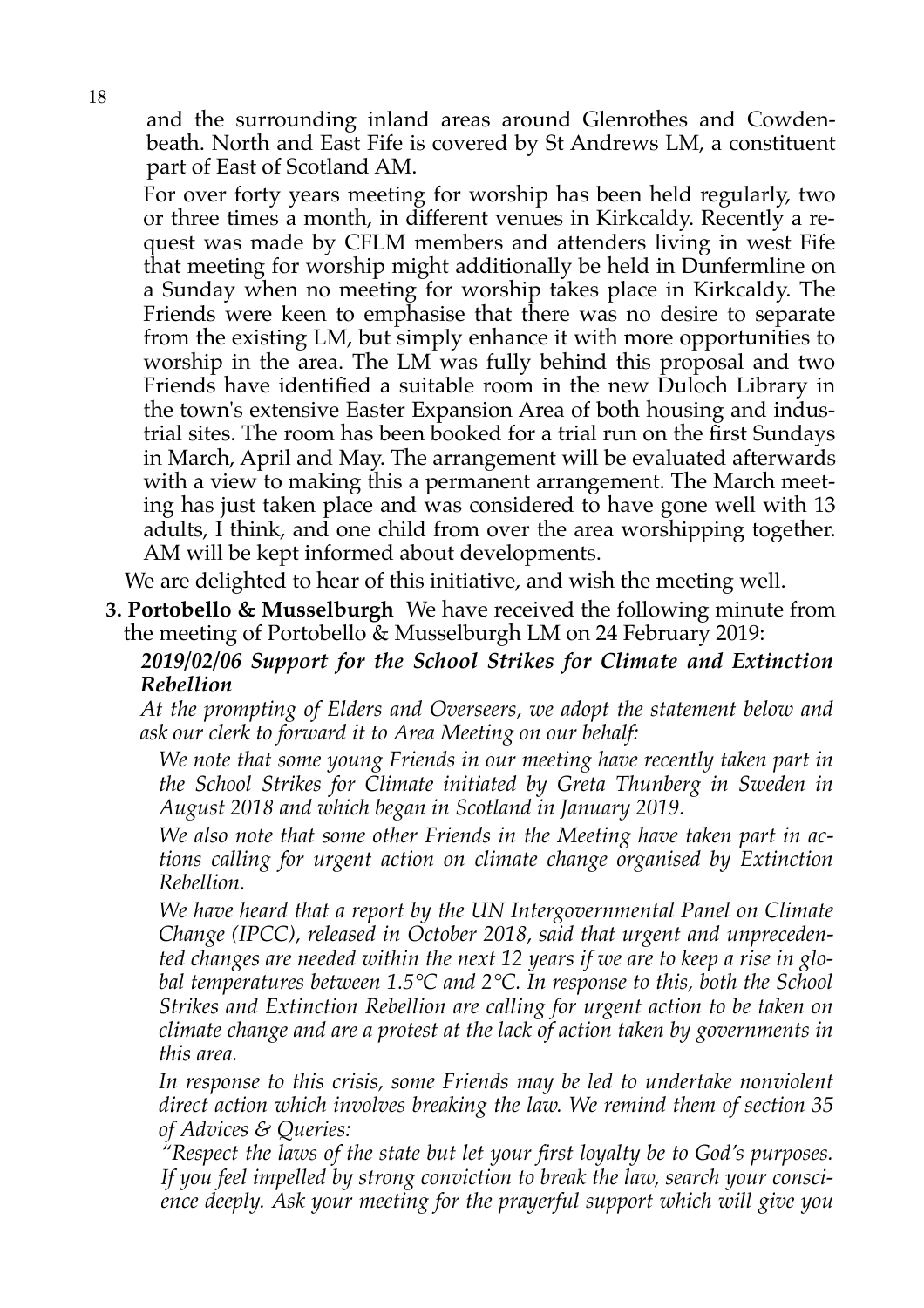*strength as a right way becomes clear."* 

*Portobello & Musselburgh Local Meeting welcomes these efforts by our Friends and we hope to offer both practical and spiritual support to all who choose to take action in this way at this time of climate crisis.* 

We note this minute.

**4. South Edinburgh** We have received the following minute from the meeting of South Edinburgh LM on 10 March 2019:

#### *Quakers and Extinction Rebellion (XR)*

*We heard more about XR and the planned Meeting to be held at 7 Victoria Terrace at 7-9pm Monday 11 March – where activists from local groups involved will share the background to this "Rebel Uprising". See newsletter sign up at https://rebellion.earth/* 

*They will open discussions with Quakers who have experiences of other civil disobedience campaigns* e..g. *in Trident Ploughshares. We heard some concerns about how the movement is working and how effective it might be. We ask Friends attending to share their thoughts on the former and only time will tell on the latter.* 

*We hope Area Meeting might discern a way to corporately support XR as well as individual engagement in actions advocating more be done about climate disruption.* 

*We also heard of the planned Global School Strike* #FridaysForFuture *on Friday 15 March at Scottish Parliament, where school students invite all to support them.* 

We note this minute. We have also heard that over 3,000 attended the event on 15 March. We also note that the second reading of the Climate Change (Targets) (Scotland) Bill will be held on 2 April, and that an action will likely take place at the Scottish Parliament on that occasion.

**5. Central Edinburgh** We have received the following minute from Central Edinburgh LM, held on 10 March 2019:

## *2019/03/05 Brian Mayes*

*We note the death of our dear Friend Brian Mayes at his home in Edinburgh on January 24th 2019, "after a short illness, borne painfully, died laughing", as he wished it to be described. His funeral service was held on February 1st 2019 at Warriston Crematorium, Edinburgh. We give thanks for his life. We send this minute to South East Scotland Area Meeting. We ask Simon Jackson, Jane Angel (*subject to consent)*, Madeline Patterson, Margaret Anderson (*s/c*, South Edinburgh LM) and Rachel Frith to prepare a Memorial Minute to Brian and bring this to a future Local Meeting for Business.* 

We note this minute, and join in offering thanks for Brian's life.

#### **6. Memoranda of understanding**

We have already received Memoranda of Understanding from the following local meetings:

- Central Edinburgh; Kelso (minute 2017/11/09)
- East Lothian (2018/01/17)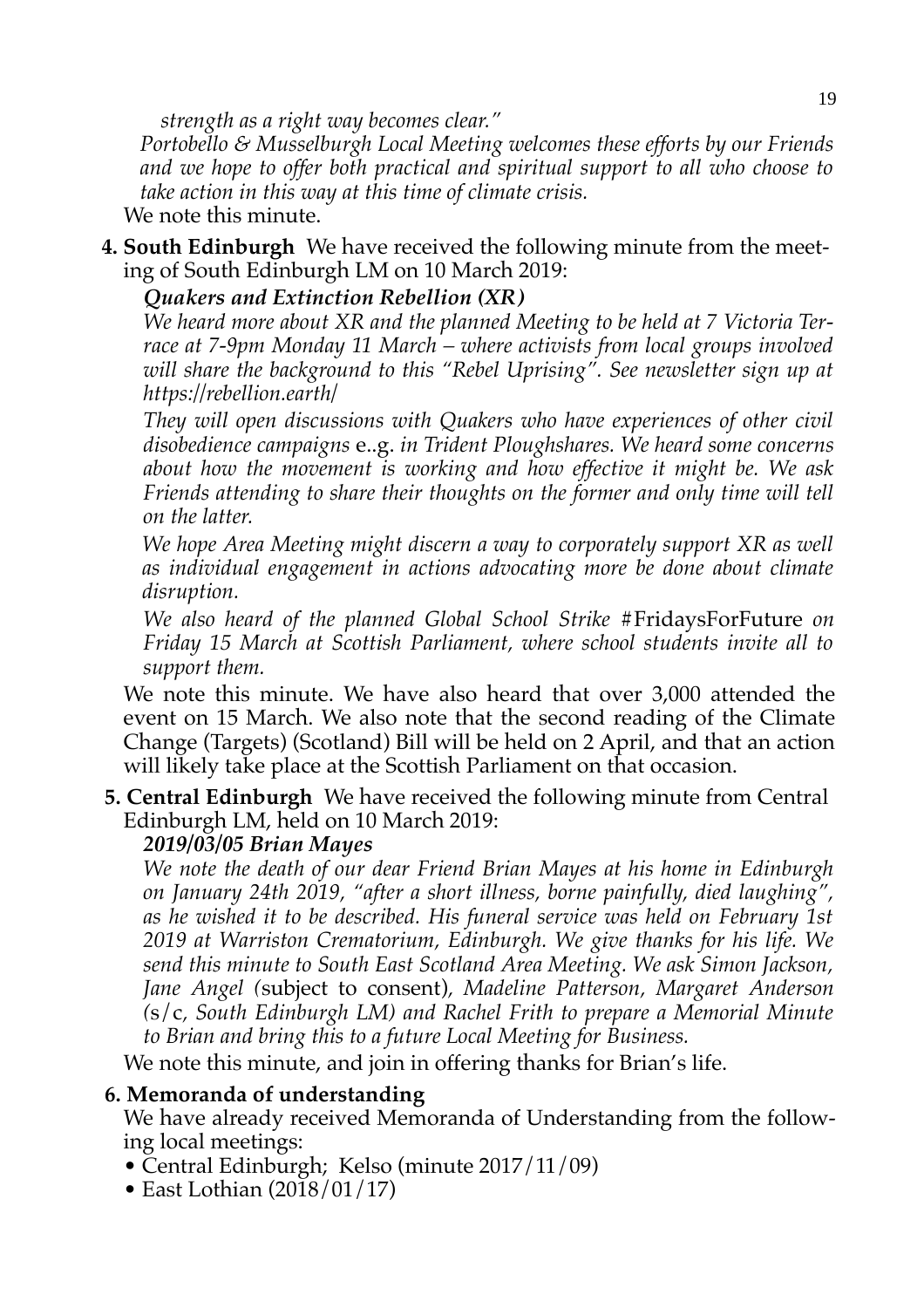20

• Tweeddale (2018/08/10)

We have now received Memoranda of Understanding from South Edinburgh; Polmont; Portobello & Musselburgh; Central Fife.

We note this; also that we have not yet received the MoU from Penicuik LM.

## **2019/03/07 Extinction Rebellion (XR)**

Following the open meeting on 11 March to hear about the work of XR  $(2019/03/03(2)$  above), Mary Jane Elton has offered to contribute £1,000 to support XR in using our meeting house at 7 Victoria Terrace; she suggests that this be done through a fund administered within the Area Meeting accounts. She has spoken about her proposal.

We have heard from John Phillips that the treasurer team have reservations about holding funds on behalf of an outside organization.

We are clear that XR is a vibrant, active organisation, working on a set of principles similar to those of Quakers.

We find we cannot adopt the proposal put forward by Mary Jane Elton. We encourage individual friends to support XR through direct financial and practical support.

We will continue to consider our relationship with XR locally and nationally.

#### **2019/03/08 Appointments**

Nominations Committee has put forward the following names for consideration:

- 1. *To serve from April 2019 until March 2020*
	- a. Dorothy Buglass (SE) Pastoral Care Team
- 2. *To serve from April 2019 until March 2022* 
	- a. Joanne Swanson (SE) Elder.
	- b. Megan Davies (CE) Elder (Reappointment)
	- c. Sarah Martin (P&M) Elder (Reappointment)
	- d. Susan Noble (SE) Pastoral Care Team
	- e. Karina McIntosh (CE) Northern Friends Peace Board (Reappointment)
	- f. Lynne Barty (CE) Edinburgh Interfaith Association (Reappointment)
	- g. Marilyn Higgins (CE) Meeting House Staffing Link (Reappointment)

The following Friend has requested that she be released from service: Mary Woodward (P&M) Quaker Life Representative Council.

We appoint those nominated, and ask the Assistant Clerk to inform them. We agree to release Mary Woodward from service on QLRC. We note that Mary has been appointed to the revision committee for *Quaker Faith & Practice*, and wish her and the committee well in their important work.

#### **2019/03/09 Festival Committee**

Janet Grimwade has outlined plans for Venue 40 during the Edinburgh Festival Fringe 2019.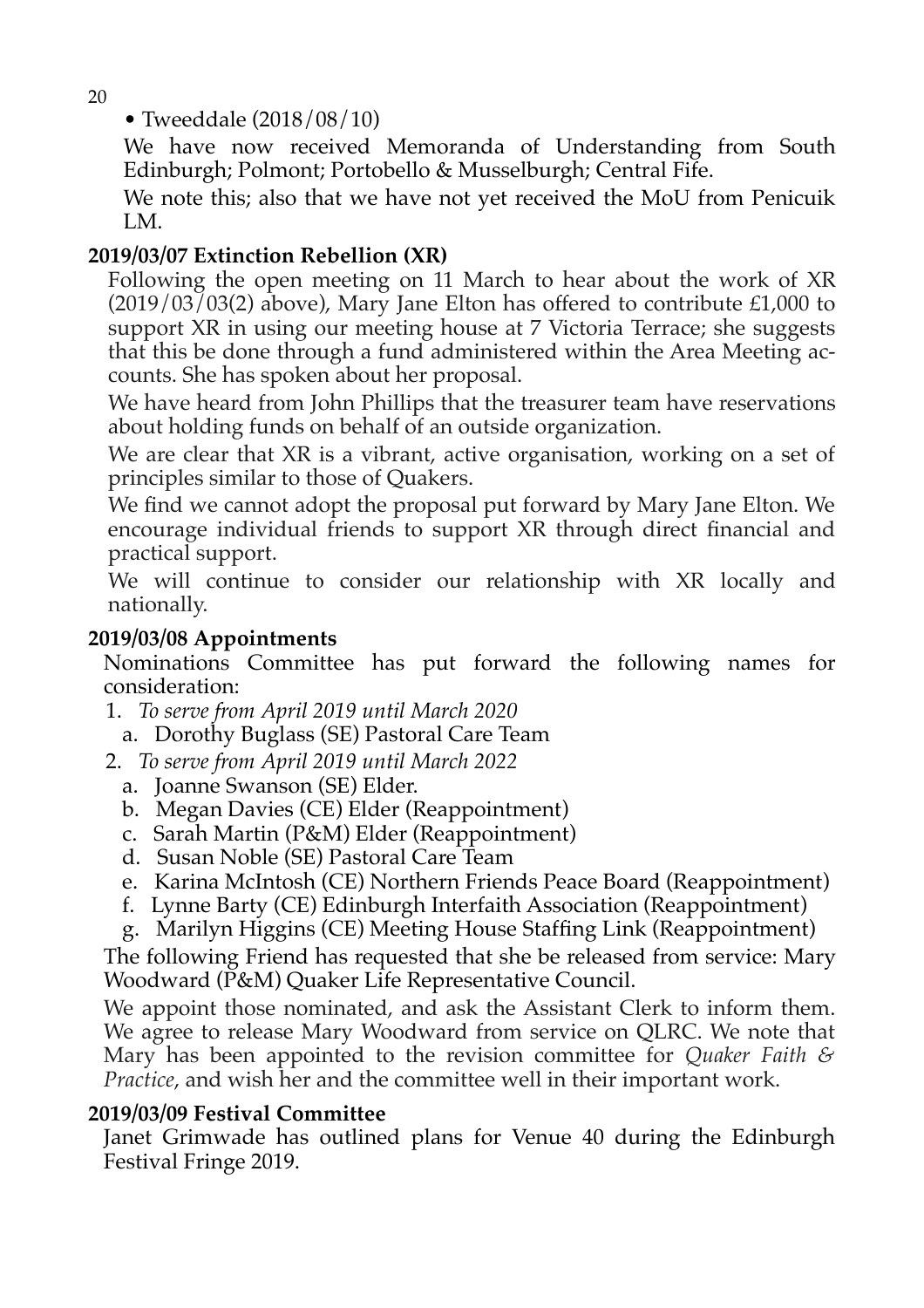There will be a slightly reduced programme this year. Slots are almost finalised, with a variety of shows. The Eating House will once again be providing food, opening from 10.00 am. Luath Press will be arranging a series of talks in the Meeting Room in Week 3 and the committee will be looking at proposals for Weeks 1 and 2. The advertisement for national volunteers will be in *The Friend* in April. Requests for help with accommodation and other tasks will be circulated shortly.

We thank Janet for her progress report, and encourage Festival Committee in their work. We note the following minute of Festival Committee, and agree to support the charitable work outlined:

*Charities for 2019. We agree to continue support for Quaker work at home and abroad and Mary's Meals. We recommend that The Grassmarket Community Project should be the third nominated charity for 2019. This project provides support to homeless and vulnerable people by helping them develop skills enabling them to reach their full potential. It is a near neighbour of the Meeting House and our Managers sometimes refer people on there for support. We pass this minute to AM for approval.* 

#### **2019/03/10 Report on a threshing meeting on finance, held on 16 February 2019**

We have received a minute from this meeting, which is attached to these minutes.

We note the minute, and look forward to further consideration about the use of this unexpected and remarkably generous legacy.

#### **2019/03/11 Review of STIR process**

The 'STIR' process was a review of Area Meeting arrangements, carried out during 2015 and 2016 by an extensive set of consultations with local meetings and other groups. It resulted in changes to how AM is held, starting in January 2017. The minute establishing this change in June 2016  $(2016/06/04)$  recorded, among other things,

*'In prayerful worship we have shared our thoughts on the STIR report's recommendations. We would like to try them out for a period of two to three years, and then review the situation.'* 

Our clerks have asked for our views on how this review should be carried out.

We feel that while things are generally going well, there is not urgency about a review. We ask local meetings to consider current arrangements. We ask the clerks to prepare an outline of those who have attended for consideration at a future AM, and particularly to encourage young people to attend that meeting. We hope to find a way of gathering views from those who do not attend AM.

#### **2019/03/12 General Meeting for Scotland**

1) Hosting GM in Edinburgh on 8 June 2019 We have heard that Central Edinburgh LM is planning to provide food, co-ordinated by Rachel Frith. Other members of AM are asked to provide other items to supplement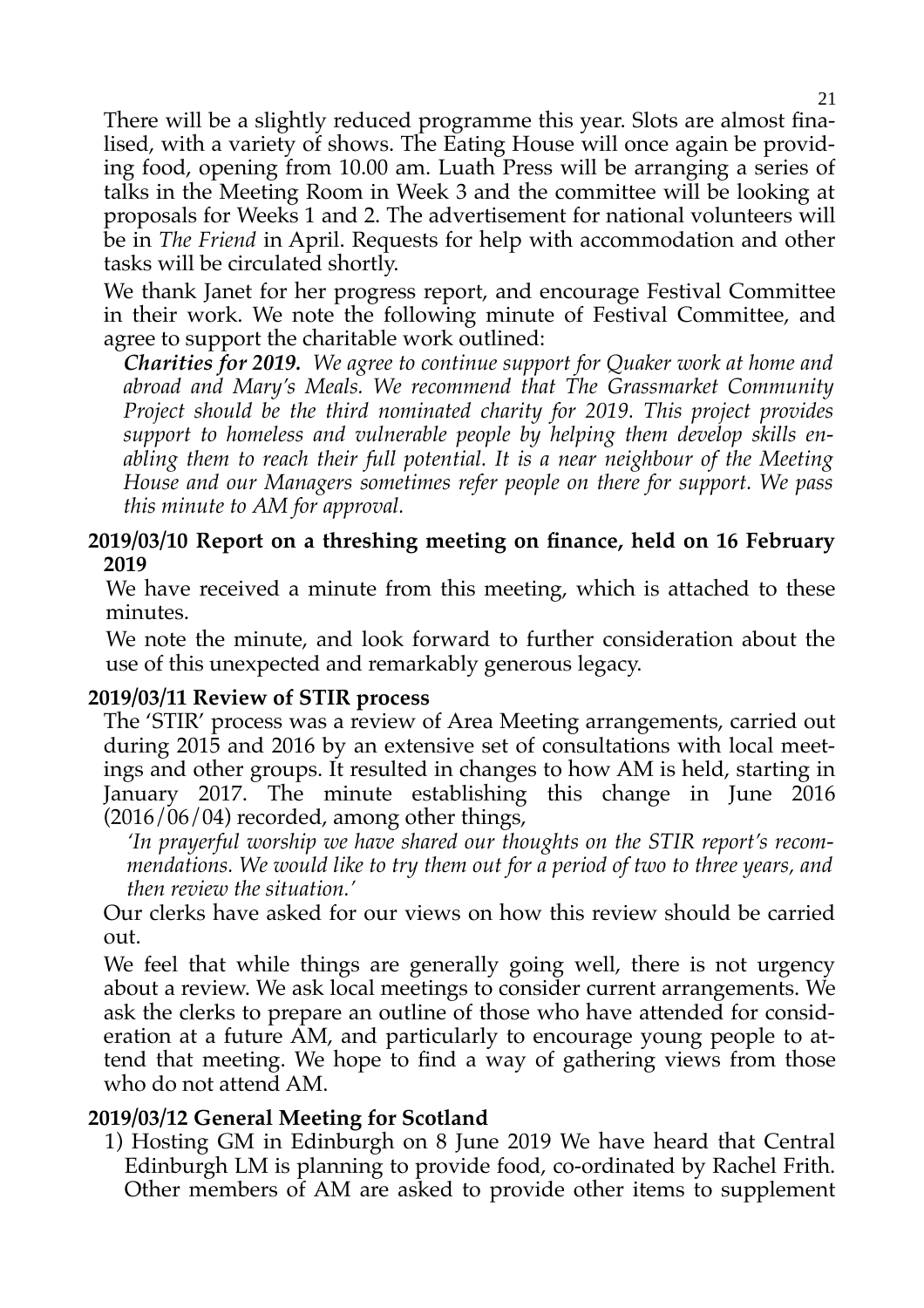this. We thank Central Edinburgh and particularly Rachel Frith for taking this on, and ask Alison Burnley to co-ordinate with her in providing additional hospitality. This will be publicised through AM and LM networks. [*See page 5*.]

2) We note that the next visit of GM to Edinburgh will be 7 March 2020, and ask the Clerk to make necessary arrangements.

#### **2019/03/13 Conferences and events**

- 1) *Looking through the lens of privilege.* We have heard that there will be a series of conversations in advance of Britain Yearly Meeting, on the theme of privilege, organised by our Diversity & Inclusion Group. These will take place at 7 Victoria Terrace on Tuesday evenings during April and May. All are welcome, whether or not you are planning to attend Yearly Meeting.
- 2) *Roots of Resistance* is a Quaker response to the DSEI arms fair planned for London in September 2019. Support is being sought from all over GB, and a number of members of our AM are considering how to be involved. We will return to this at our AM in May. More information is available at https://rootsofresistance.org.uk.

#### **2019/03/14 Correspondence**

- 1) We have received a report [*published in* Sesame *222*] on General Meeting for Scotland held in Glasgow on 9 March 2019, and thank Phil Lucas for preparing this.
- 2) We have heard read a letter prepared by Edinburgh Interfaith Association, which our Clerk has signed on our behalf. This calls on the Scottish Government, City of Edinburgh Council and those leading our major institutions to take a lead in responding ambitiously to the climate emergency. We ask our Clerk to circulate this with the minutes, to arrange its publication in *Sesame*, and to send it to the Parliamentary Engagement Officer [*see page 6*].

#### **2019/03/15 Closing minute**

26 members and seven attenders have been at all or part of today's meeting. We thank Central Fife for hosting us. Local meeting attendance is indicated below:

| Central<br>Edinburgh | Central Fife                | East Lothian       | Kelso     | Penicuik |
|----------------------|-----------------------------|--------------------|-----------|----------|
| 11                   | 9                           |                    |           |          |
| Polmont              | Portobello &<br>Musselburgh | South<br>Edinburgh | Tweeddale |          |
| 4                    | 4                           |                    |           |          |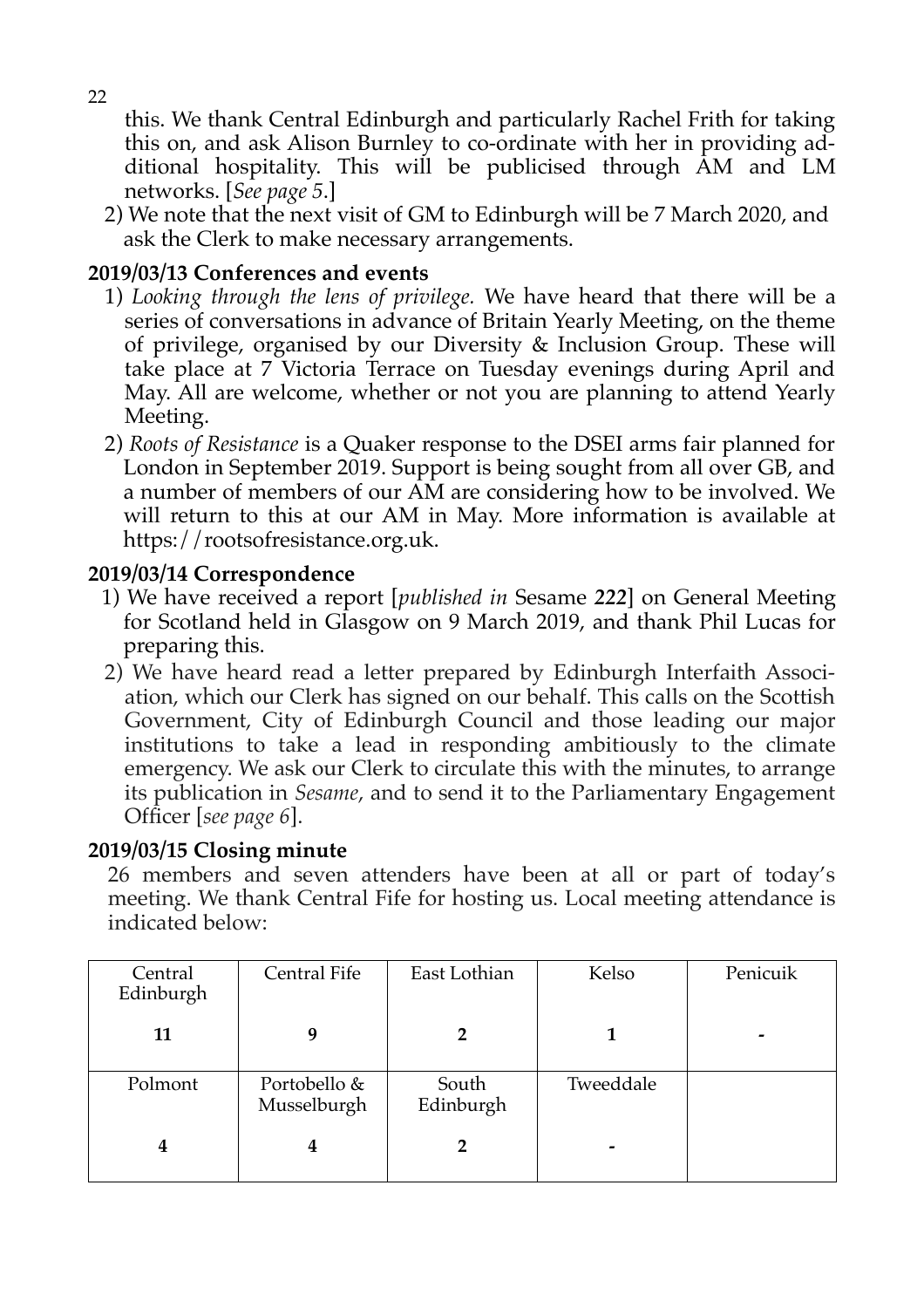We next meet on Tuesday 14 May 2019, 7.00 pm at 7 Victoria Terrace Edinburgh.

> (Signed) Alastair Cameron *Clerk* Cath Dyer *Assistant Clerk*

# *Books of possible interest*

*How We Win: A Guide to Nonviolent Direct Action Campaigning –* 

George Lakey, Melville House: ISBN 978-1-61219-753-1

*Political Action: A Practical Guide to Movement Politics –* 

Michael Walzer, NYRB Classics: ISBN 978-1-68137-353-9

Despite both claiming to be guides for action, and for people probably involved in the same causes – both writers opposed the Vietnam War, and were white men active for Civil Rights – these are quite different books.

George Lakey's campaigning was described when he visited Edinburgh in October 2017 (see *Sesame* **213**): this new book elaborates on how Quakers might go about halting the business of a bank, say, or stalling an AGM, if such disruption seemed justified; without, of course, using – or provoking – violence. This is the activism of "blocking entrances, boycotting, fasting, tree-sitting, planting gardens where a pipeline is supposed to go, and hundreds of other kinds of actions". The book sets out how to identify specific demands and a target, and how then to proceed from there.

For Michael Walzer, campaigning means creating and energising support for a cause; thus although modern social media was unimaginable when he wrote the book – its text is unaltered from 1971, though it comes with two new introductions – the omission hardly matters, he says, because

the new media can help raise money and, maybe, get people to a demonstration … [but] I don't believe that they can replace the face-to-face encounters that build and sustain movement politics. It is still necessary to get together in small groups to argue at meetings, to knock on doors to talk and listen ...

Is it trite to say that both may be needed? To engage in direct action calls for a confidence in one's own rightness that might be mistaken; to build up a mass movement might be too slow in the face of looming crisis. At any rate, as Walzer says "we need movements of resistance and we need citizen activists" and here are suggestions on how to mobilise them. *Ed.*

*\_\_\_\_\_*